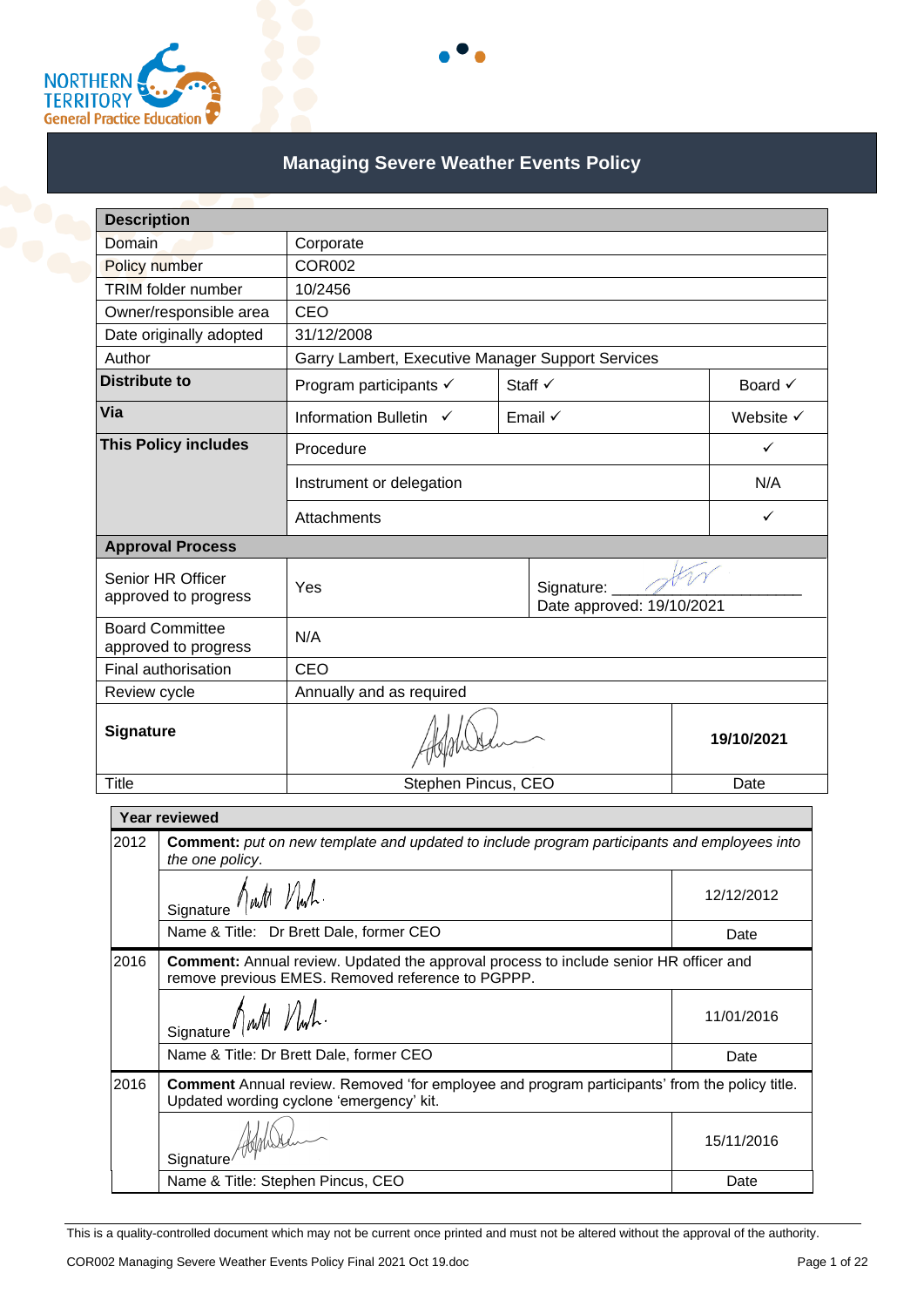| <b>Year reviewed</b> |                                                                                                                                                                                                                                                                                                                                                   |            |  |
|----------------------|---------------------------------------------------------------------------------------------------------------------------------------------------------------------------------------------------------------------------------------------------------------------------------------------------------------------------------------------------|------------|--|
| 2017                 | <b>Comment</b> Annual review. Responsibilities have changed from EMES to resource manager.                                                                                                                                                                                                                                                        |            |  |
|                      | Signature Alphalte                                                                                                                                                                                                                                                                                                                                | 14/12/2017 |  |
|                      | Name & Title: Stephen Pincus, CEO                                                                                                                                                                                                                                                                                                                 | Date       |  |
| 2019                 | <b>Comment</b> Annual review. Update staff position titles. Replaced the term employees with staff.<br>Added the definition BOM, executive and line manager and natural disaster. Added new clause<br>4.2.2 under CEO responsibilities. Added 7.6 Alice Springs NT PHN office flood plan and<br>attachment 6 CDU What to do during an earthquake. |            |  |
|                      | Signature Alphalt                                                                                                                                                                                                                                                                                                                                 | 07/11/2019 |  |
|                      | Name & Title: Stephen Pincus, CEO                                                                                                                                                                                                                                                                                                                 | Date       |  |
| 2021                 | <b>Comment</b> Amended Policy Clause 4.4 to include information on the Safe Zone app and staff<br>working from home requirements in the event of severe weather.                                                                                                                                                                                  |            |  |
|                      | Signature                                                                                                                                                                                                                                                                                                                                         | 19/10/2021 |  |
|                      | Name & Title: Stephen Pincus, CEO                                                                                                                                                                                                                                                                                                                 | Date       |  |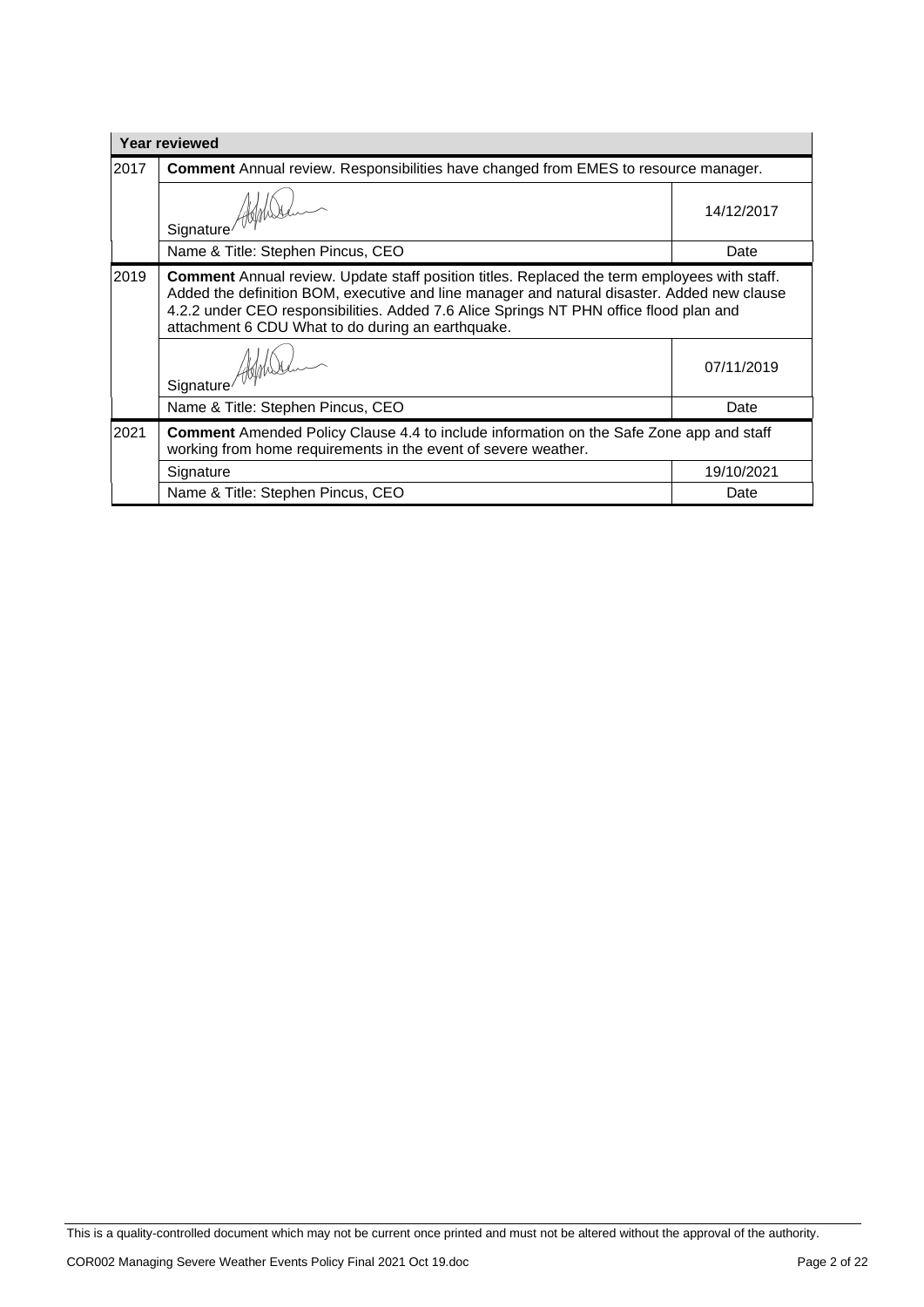#### **1.0 Purpose**

The Northern Territory General Practice Education (NTGPE) will provide and facilitate a diminished risk (as safe as possible) course of action for all contractors, NTGPE staff, program participants and visitors should a severe weather event or other natural disaster be imminent.

# **2.0 Scope**

#### **2.1 Application**

- This policy applies to all staff of NTGPE and to contractors, program participants and visitors who may be in the care of NTGPE, or on NTGPE premises at the time a severe weather event occurs.
- In limited circumstances and where this policy is practicable to apply to program participants, it may apply as a general guiding document to program participants.

#### **2.2 Limitations**

- Where there is a severe weather event or natural disaster that is sudden and prevents NTGPE being able to facilitate an adequate response.
- Program participants may exercise some discretion where, due to the complex employer/staff relationship that may exist in some circumstances then NTGPE's duty of care is shared or diminished.
- Does not cover contractors operating outside the immediate direction and control of NTGPE staff.

#### **3.0 Definitions**

#### **3.1 Bureau of Meteorology (BOM)**

The BOM is Australia's national weather, climate and water agency.

#### **3.2 Contractor**

Any person contracted by NTGPE to perform a service or functions and is limited to these contractors that are under the immediate direction and control of NTGPE staff.

#### **3.3 Coordinator**

The person designated by the CEO as the main person to coordinate collect and disseminate information and to issue instructions and information to staff regarding actions taken and decisions made during a severe weather event; usually the travel and housing coordinator.

#### **3.4 Cyclone Season**

The cyclone season occurs in the top end of the Northern Territory (NT) and officially commences on 1 November and finishes 30 April. Cyclones can occur at any time during this period and from time to time, outside of this period.

#### **3.5 Executive**

NTGPEs executive is made up of the CEO, director of training (DoT), director of education (DoE) and executive manager education and support (EMES). The executive provides high level strategic and operational support to the CEO.

#### **3.6 Line manager**

Line manager has direct managerial responsibility for an individual staff member.

#### **3.7 Program participant**

Any person enrolled in a program offered by or through NTGPE, for example:

- John Flynn Placement Program (JFPP); and
- GP registrar placements (This policy acknowledges that GP registrar placements are usually an employee of another organisation).

This is a quality-controlled document which may not be current once printed and must not be altered without the approval of the authority.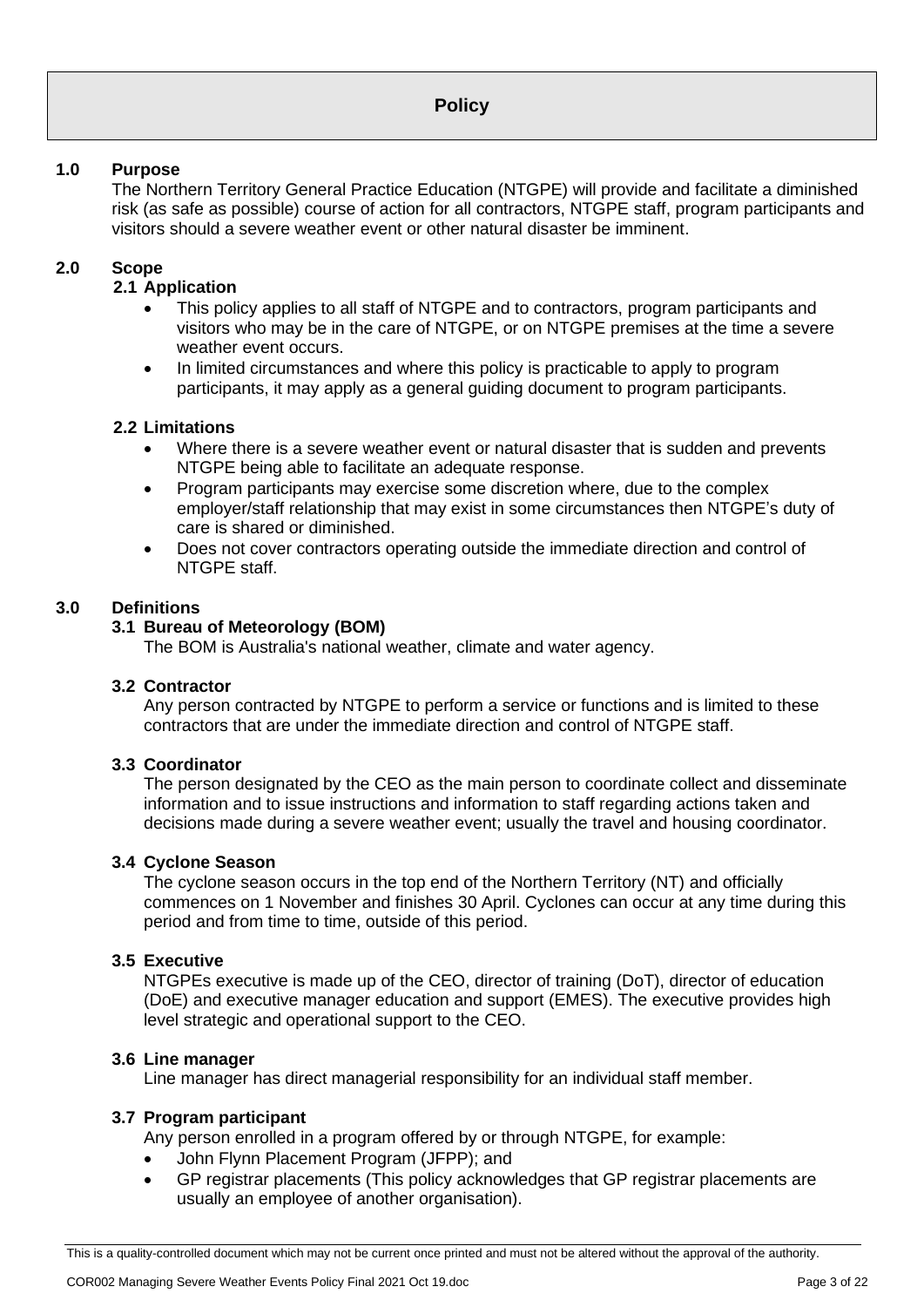#### **3.8 Severe weather**

In the NT, severe weather is likely to be a cyclone; however, it could also be flooding or another extreme weather event including fire.

#### **3.9 Natural disaster**

A natural event such as a bushfire, cyclone, flood, earthquake, tsunami, severe storm and storm surge.

#### **3.10 Staff**

Any person who is on casual, temporary or fixed term employment with NTGPE and can include program participants in certain contexts.

#### **4.0 Responsibilities**

#### **4.1 Responsibilities of NTGPE**

- 4.1.1 Ensure this policy and related procedures are current and available for staff and program participants.
- 4.1.2 Liaise with relevant organisations to ensure information and advice is current and provided in a timely manner, particularly the BOM as well as CDU.
- 4.1.3 Ensure to the extent possible that NTGPE staff have registered with CDU for SMS messaging.

#### **4.2 Responsibilities of the Chief Executive Officer (CEO)**

- 4.2.1 Ensure staff are provided with relevant information relating to this policy and procedure at induction.
- 4.2.2 Ensure executive, line managers and staff are aware of the emergency contact procedure and provided with emergency information regarding cyclones and severe weather events following the order of the organisation chart.
- 4.2.3 Chair the Severe Weather Event Group and oversee all activities during severe weather preparation and post event.
- 4.2.4 Determine and set membership of the Severe Weather Event Group annually.
- 4.2.5 Should the CEO be unavailable, responsibilities will fall to the Coordinator.
- 4.2.6 Should neither the CEO nor the Coordinator be available the role and function will fall to the senior HR officer.

#### **4.3 Responsibilities of Severe Weather Event Group**

- 4.3.1 Ensure this policy and related procedure is current and all relevant equipment and resources are available at the commencement of each cyclone season.
- 4.3.2 Coordinate all activities related to severe weather events and oversee procedural actions by NTGPE staff.
- 4.3.3 Provide guidance and advice to staff, contractors, program participants and visitors as required.
- 4.3.4 Ensure human resources has current staff contact details and next of kin at all times.
- 4.3.5 Ensure program managers have current contact details of all program participants including immediate family/guardian/responsible other contact details (where possible).
- 4.3.6 Ensure decisions and deliberations are made based on current information and advice from reputable sources.

This is a quality-controlled document which may not be current once printed and must not be altered without the approval of the authority.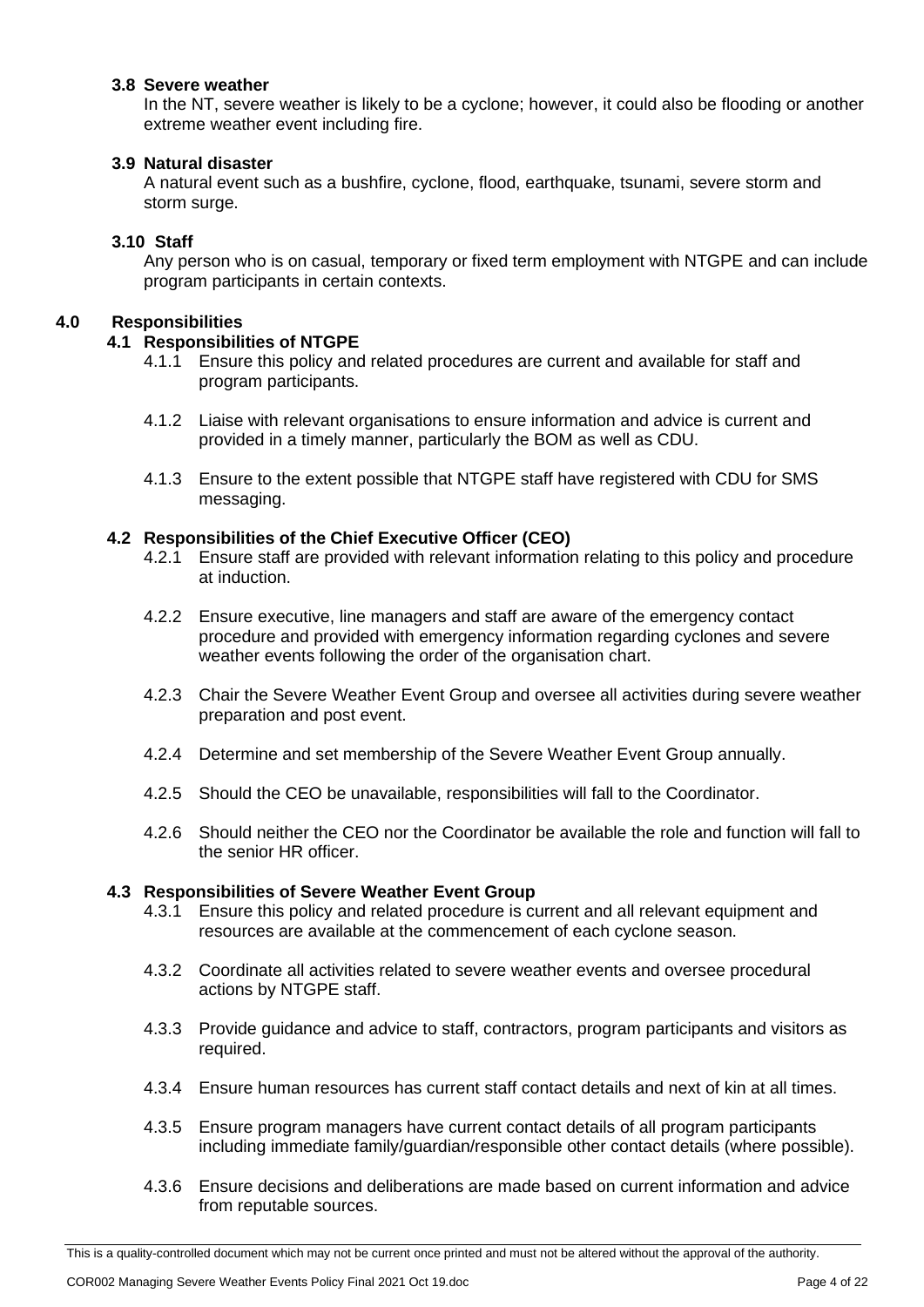#### **4.4 Responsibilities of staff**

- 4.4.1 Be familiar with this policy and related procedures to further awareness of the actions required in preparing for the event of a cyclone or any natural disaster, for their own personal safety and the safety of others.
- 4.4.2 Register with CDU to receive SMS messages regarding cyclones and severe weather events. Regularly check the CDU web site for information. Log-on is through SharePoint>Quick links>CDU E Centre: <https://idm.cdu.edu.au/pls/apex/f?p=1023:LOGIN:1771171384655101>
- 4.4.3 It is recommended that all staff located at the CDU Casuarina Campus download the SafeZone, which can be used for:
	- a) Emergency Alert Tap the red button for an emergency. If you, or another person nearby find themselves in a situation where their personal safety is threatened or they are hurt or injured, raise an Emergency alert.
	- b) First Aid Alert Tap First Aid if you or another person nearby needs medical assistance. All response team members are qualified first-aiders.
	- c) Help Call Tap Help to connect to your local response team or campus security.
- 4.4.4 Staff should be prepared to work from home if the office is closed as a result of severe weather, refer to COR003 Workplace Health and Safety Policy.
- 4.4.5 At the beginning of each term program managers will communicate the requirement of GP registrars to have a cyclone kit in their accommodation. A list of what should be in the kit will be provided and a link to emergency kit information will be noted (SecureNT).
- 4.4.6 Prior to placements program managers will advise all JFPP students completing a placement in any location likely to be impacted by a cyclone to bring a battery-operated radio, with spare batteries, with them and to ensure that they purchase 10 litres of water and non-perishable food upon arrival at their placement location.

#### **4.5 Responsibilities of program participants**

- 4.5.1 To be familiar with this policy and to ensure they take personal responsibility for planning for a severe weather event, relative to their placement.
- 4.5.2 Specifically, GP registrars should ensure they are familiar with the severe weather policy/cyclone planning applicable to their employment location.
- 4.5.3 Generally, JFPP students will be evacuated if necessary, but subject to the circumstances of any event.
- 4.5.4 In the case of specific concerns advise the program manager.
- 4.5.5 Follow all reasonable directions provided by the program manager or delegate.

#### **5.0 Inclusions**

- **5.1** General procedure for staff and program participants
- **5.2** Program participants in remote placements cyclone evacuation procedure

#### **6.0 Attachments**

- Attachment 1 Program Participant Severe Weather Declaration Form
- Attachment 2 Cyclone Procedure for Program Participants
- Attachment 3 Cyclone Emergency Kit
- Attachment 4 Charles Darwin University Cyclone Evacuation and Emergency Kit
- Attachment 5 Charles Darwin University Cyclone Action Plan for NTGPE
- Attachment 6 International House Darwin Cyclone Emergency Plan
- Attachment 7 Charles Darwin University What to do during an earthquake

This is a quality-controlled document which may not be current once printed and must not be altered without the approval of the authority.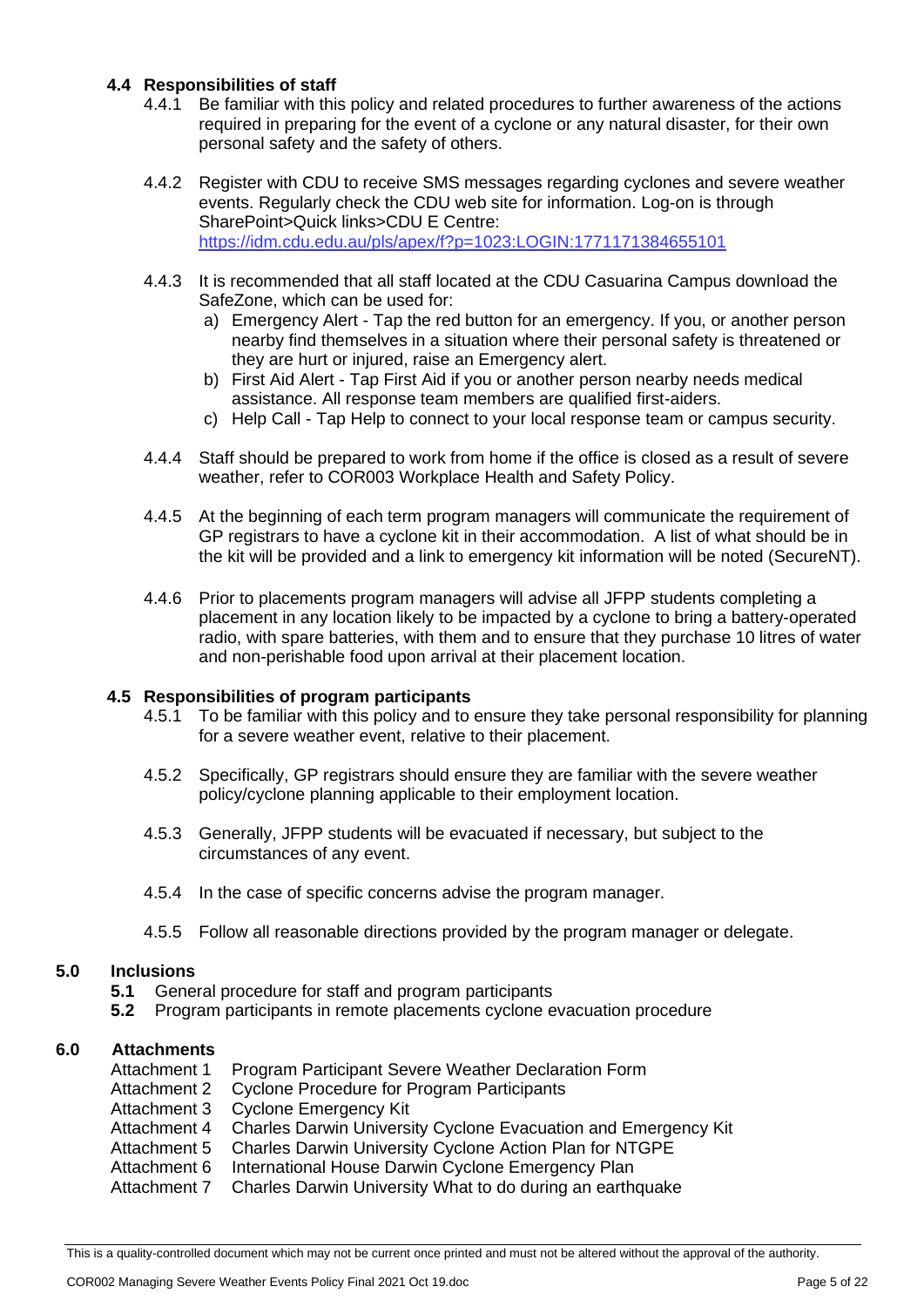#### **7.0 Related policies and legislation**

- **7.1** COR003 Workplace Health and Safety Policy
- **7.2** COR006 Employee Leave Policy and related procedures<br>**7.3** COR001 Attendance Flexible Working Arrangements and
- **7.3** COR001 Attendance Flexible Working Arrangements and Time in Lieu Policy
- **7.4** Cyclone Emergency General Advice produced and promulgated by Charles Darwin University<br>**7.5** The NT Disasters Act 2008 -**7.5** The NT Disasters Act 2008 -
- <http://www.pfes.nt.gov.au/resources/ntes/cda/docs/NTDisastersAct.pdf>
- **7.6** NT Government Emergency Shelter Locations <https://securent.nt.gov.au/prepare-for-an-emergency/shelter-locations>
- **7.7** Alice Springs NT PHN office flood plan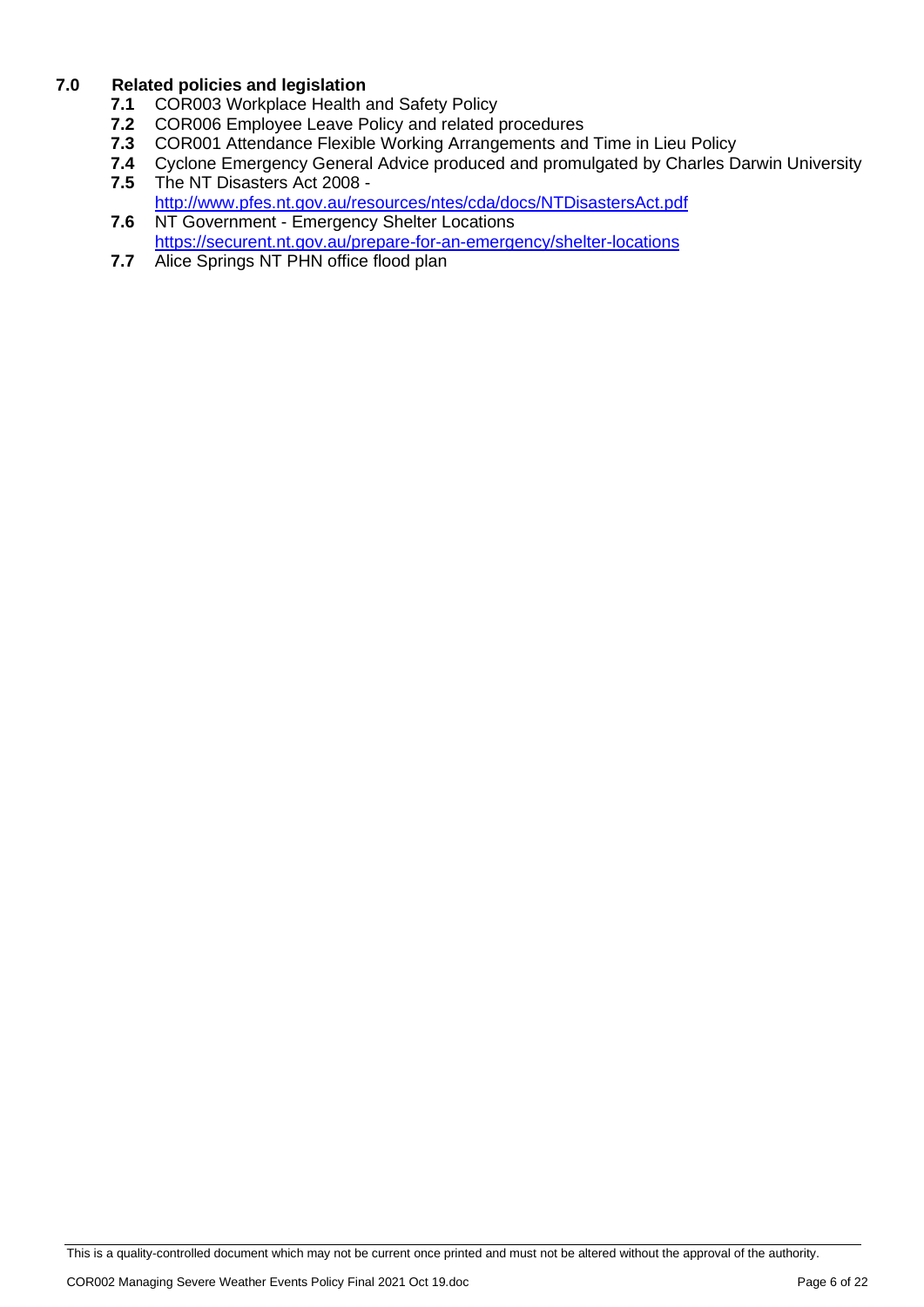# **General Procedure for Staff and Program Participants**

#### **1.0 Procedure**

#### **1.1 General Procedure**

- 1.1.1 The NTGPE coordinator (under authority of the CEO) is responsible for all communication in relation to severe weather events including advisories and directives on event category, office closure, 'All Clear' and return to work.
- 1.1.2 The coordinator must confer with the CEO before advising office closure, the evacuation of program participants from placement locations and return to work/location 'All Clear'.
- 1.1.3 Staff and program participants are expected to comply with all reasonable directives issued by the coordinator.
- 1.1.4 All new staff and program participants will be provided with a copy of the Managing Severe Weather Events Policy and related procedures during their orientation/induction.
- 1.1.5 A copy of the Managing Severe Weather Events Policy and related procedures will be readily available on SharePoint and the website.
- 1.1.6 Staff will be specifically reminded of the Managing Severe Weather Events Policy and related procedures in mid-October, prior to the annual cyclone season.
- 1.1.7 Staff and program participants must familiarise themselves with the policy and related procedures to further their awareness of the actions required of them in preparing for the event of a cyclone or any natural disaster, for their own personal safety and the safety of others.
- 1.1.8 The coordinator or delegate approved by the CEO at the beginning of each cyclone season will be responsible for continuous monitoring of the BOM messages website and media broadcasts during the development of a cyclone potentially affecting the NT.
- 1.1.9 In the event of the existence of a cyclone or other severe weather event, NTGPE shall take an active approach and be guided by the actions of the Northern Territory Police Fire and Emergency Services.

#### **1.2 Emergency contact procedure**

- 1.2.1 In the event of a cyclone or severe weather, The CEO, in discussions with the travel and housing coordinator, and executive will ensure that staff are provided with information following the contact order of the organisation chart.
	- 1.2.1.1 In the event the CEO is unavailable, EMES, DoE and DoT will be responsible for implementing the emergency contact procedure.
	- 1.2.1.2 Each line manager is responsible for telephoning information to the staff member identified under their management and if the person is unavailable, leave a short and concise message.
	- 1.2.1.3 The organisation chart will be updated annually and as required to ensure inclusion of all staff. It is important to maintain current information so that everyone receives notifications in a timely manner.

#### **1.3 Media**

1.3.1 All media enquiries should be referred to the CEO.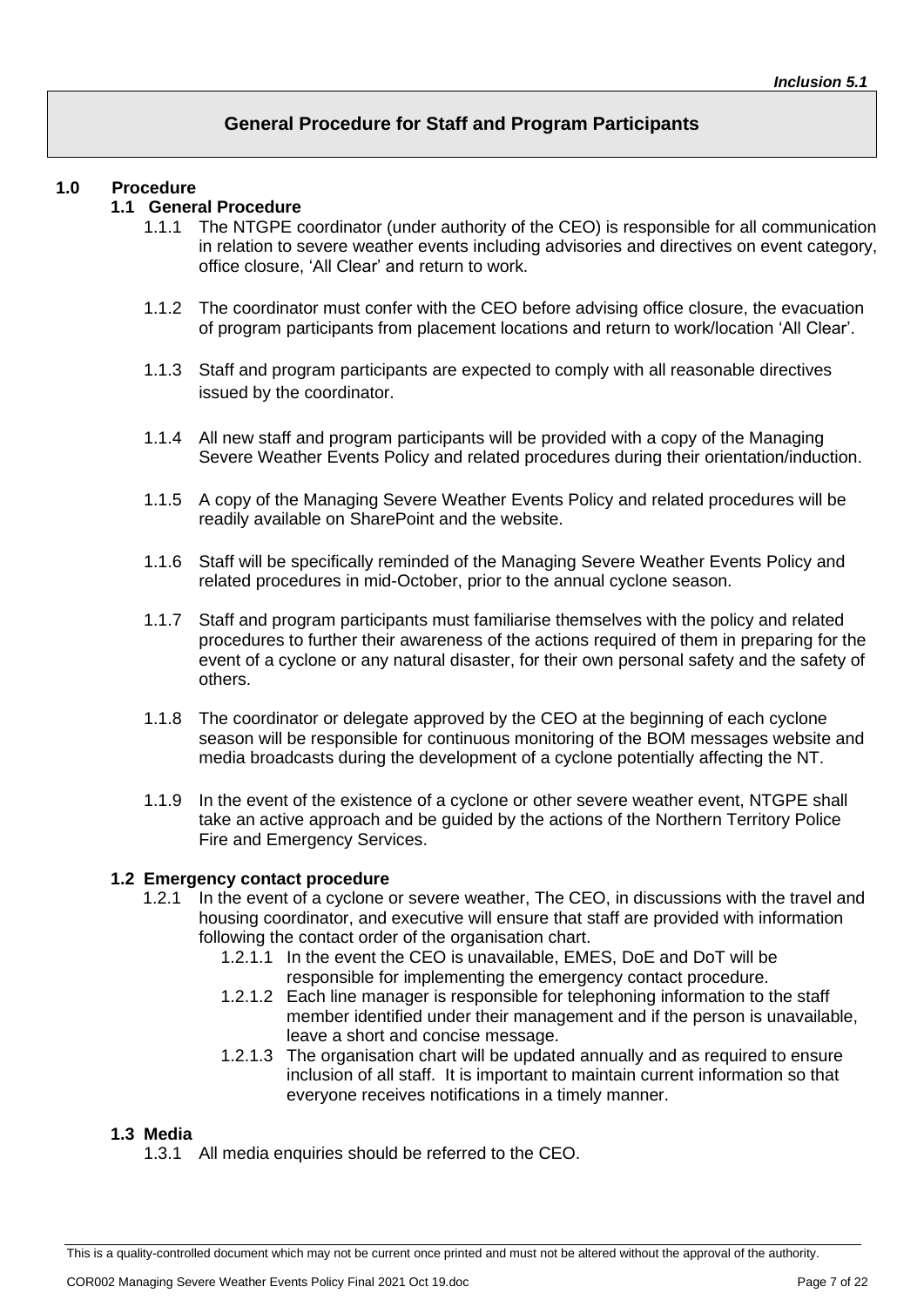# **1.4 Cyclone Procedure**

#### **1.4.1 NTGPE Severe Weather Event Group**

NTGPE will establish a Severe Weather Event Group which will meet monthly throughout the wet season and when a cyclone is imminent, in relation to actions to be taken. The group is made up of the following members:

| Role          | <b>Position</b>                |  |
|---------------|--------------------------------|--|
| Chair         | CEO                            |  |
| Coordinator   | Travel and housing coordinator |  |
|               | Senior HR officer              |  |
| Group members | <b>EMES</b>                    |  |
|               | others as directed by the CEO  |  |

#### **1.4.2 Cyclone Warning System**

| <b>BOM</b> messages                         | <b>Description</b>                                                                                                                                           |
|---------------------------------------------|--------------------------------------------------------------------------------------------------------------------------------------------------------------|
| <b>Cyclone Watch</b><br>First BOM notice    | This advice is issued if a cyclone is expected to affect coastal<br>communities (up to 100km inland) within 48 hours, but not<br>expected within 24 hours.   |
| <b>Cyclone Warning</b><br>Second BOM Notice | This advice is issued if a cyclone is expected to affect coastal<br>communities (up to 100km inland) within 24 hours or is already<br>affecting communities. |
| <b>All Clear</b>                            | Declared when it is considered safe for the public to leave<br>shelter and return home and back to work.                                                     |

#### **1.4.3 Cyclone Category Hierarchy**

- 1.4.3.1 Cyclone categories are nominated by the BOM or NT Emergency Services (NTES).
- 1.4.3.2 Cyclone categories range from 1 for a weak system to 5 for the most severe system as per table below. For example, Cyclone Tracy was estimated to be a Category 4.

| <b>Cyclone</b><br><b>Category</b> | <b>Strongest gusts</b><br>(km/h) | <b>Typical effects</b>                                                                                                                                        |
|-----------------------------------|----------------------------------|---------------------------------------------------------------------------------------------------------------------------------------------------------------|
| 1                                 | Less than 125                    | Negligible house damage. Damage to some crops, trees<br>and caravans. Craft may drag moorings.                                                                |
| 2                                 | 125-170                          | Minor house damage. Significant damage to signs, trees<br>and caravans. Heavy damage to some crops. Risk of<br>power failure. Small craft may break moorings. |
| 3                                 | 170-225                          | Some roof and structural damage. Some caravans<br>destroyed. Power failures likely.                                                                           |
| $\overline{4}$                    | 225-280                          | Significant roofing loss and structural damage. Many<br>caravans destroyed and blown away. Dangerous airborne<br>debris. Widespread power failures.           |
| 5                                 | More than 280                    | Extremely dangerous with widespread destruction.                                                                                                              |

# **1.4.4 Before the Cyclone Season**

- 1.4.4.1 During October each year, the coordinator will issue instructions on housekeeping matters and ensures the workplace is reviewed for safety in advance of the wet season.
- 1.4.4.2 In mid-October the senior HR officer will request all staff to update their address and contact information with payroll who will prepare a consolidated list to be held by the CEO, senior HR officer and other staff as required, in a format that can be accessed 24/7 during severe weather events. Program managers to provide contact information for program participants.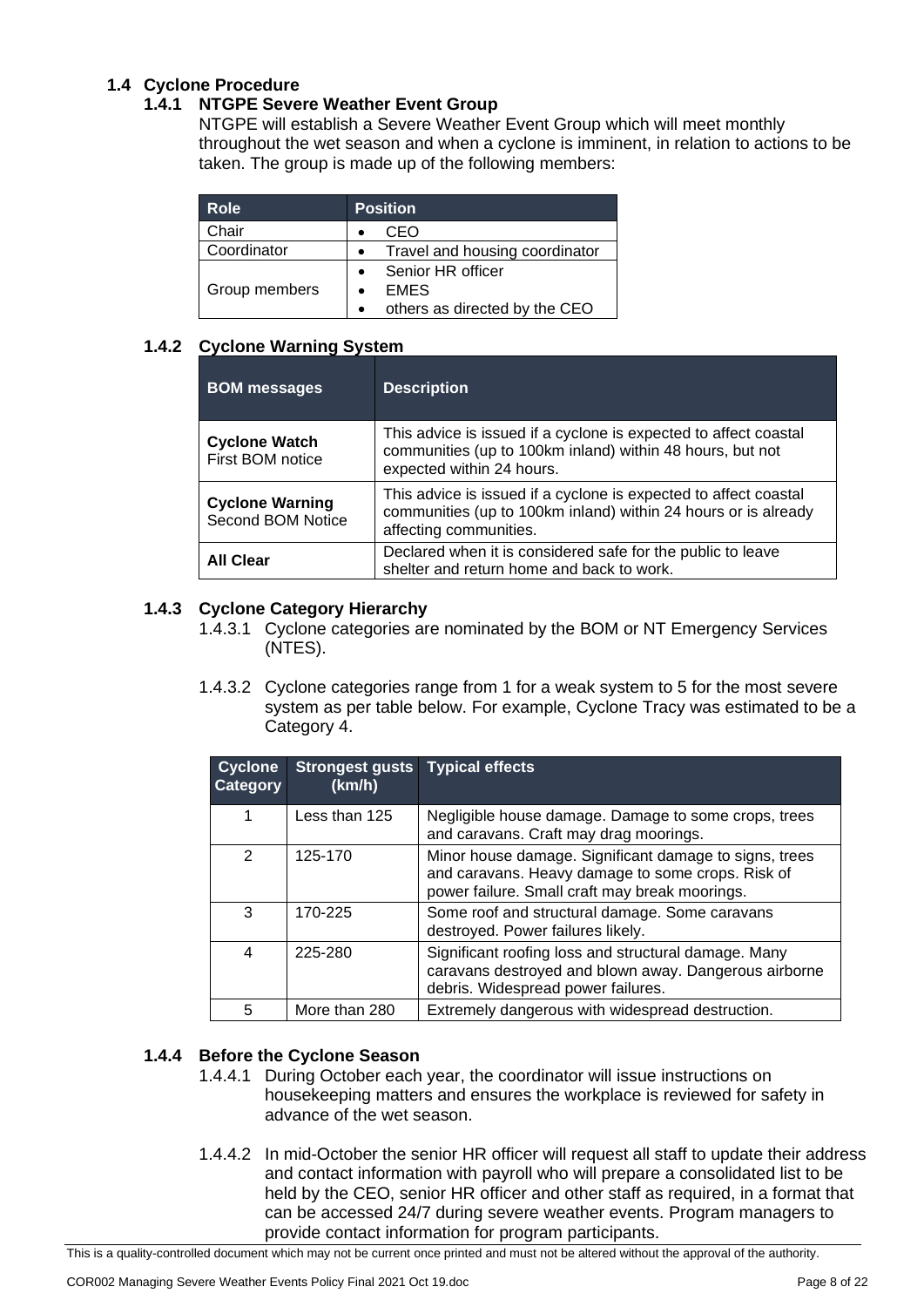- 1.4.4.3 The coordinator arranges a meeting of the severe weather event group to consider risks and special circumstances in the coming wet season. The coordinator will arrange regular meetings through the cyclone season if required.
- 1.4.4.4 Staff are reminded to register for CDU SMS messages regarding the status of CDU campus – Go to SharePoint/Quicklinks/CDU eCentre. <https://idm.cdu.edu.au/pls/apex/f?p=1023:LOGIN:1771171384655101>

# **1.4.5 Cyclone WATCH announced** (first BOM notice) **- action to be taken**

- Depending on cyclone severity and location, coordinator to call together the Severe Weather Event Group.
- 1.4.5.2 The Coordinator should ensure staff are aware of the cyclone watch status.
- 1.4.5.3 The program managers should ensure program participants who may potentially be affected are aware of the cyclone watch status.
- 1.4.5.4 Coordinator may issue an email reminder to Darwin staff to register for CDU SMS messages.
- 1.4.5.5 Coordinator to maintain an active interest in the developing weather event and proceed according to circumstances.

# **1.4.6 Cyclone WARNING announced** (Second BOM Notice) **action to be taken.** The coordinator will:<br>1.4.6.1 Call to

Call together Severe Weather Event Group to assess and report on completion of procedures and assess whether it is appropriate to recommend staff leave work premises to go home or be evacuated.

> Call together Severe Weather Event Group to review the placement location of program participants and to decide whether any action is required by NTGPE.

- 1.4.6.2 Issue email advice to staff and program participants advising that cyclone warning is current. If email is unavailable, then Coordinator/Line Manager to contact staff and Program Mangers to contact program participants as appropriate to the circumstances.
- 1.4.6.3 Coordinate clean up preparations by all staff likely to be affected and the securing of the office.
- 1.4.6.4 Confirm all staff have vacated, that preparations are complete, secure the building and leave.
- 1.4.6.5 Confirm with program managers that all program participants are as secure as possible or have been evacuated.

# **1.4.7 Out of Hours Cyclone Planning**

1.4.7.1 If a Cyclone Watch is declared outside normal working hours, the coordinator and CEO will assess what action needs to be taken. Coordinator will liaise with relevant staff and program participants through the program managers and program support team. Staff and program participants will only be contacted if deemed necessary.

This is a quality-controlled document which may not be current once printed and must not be altered without the approval of the authority.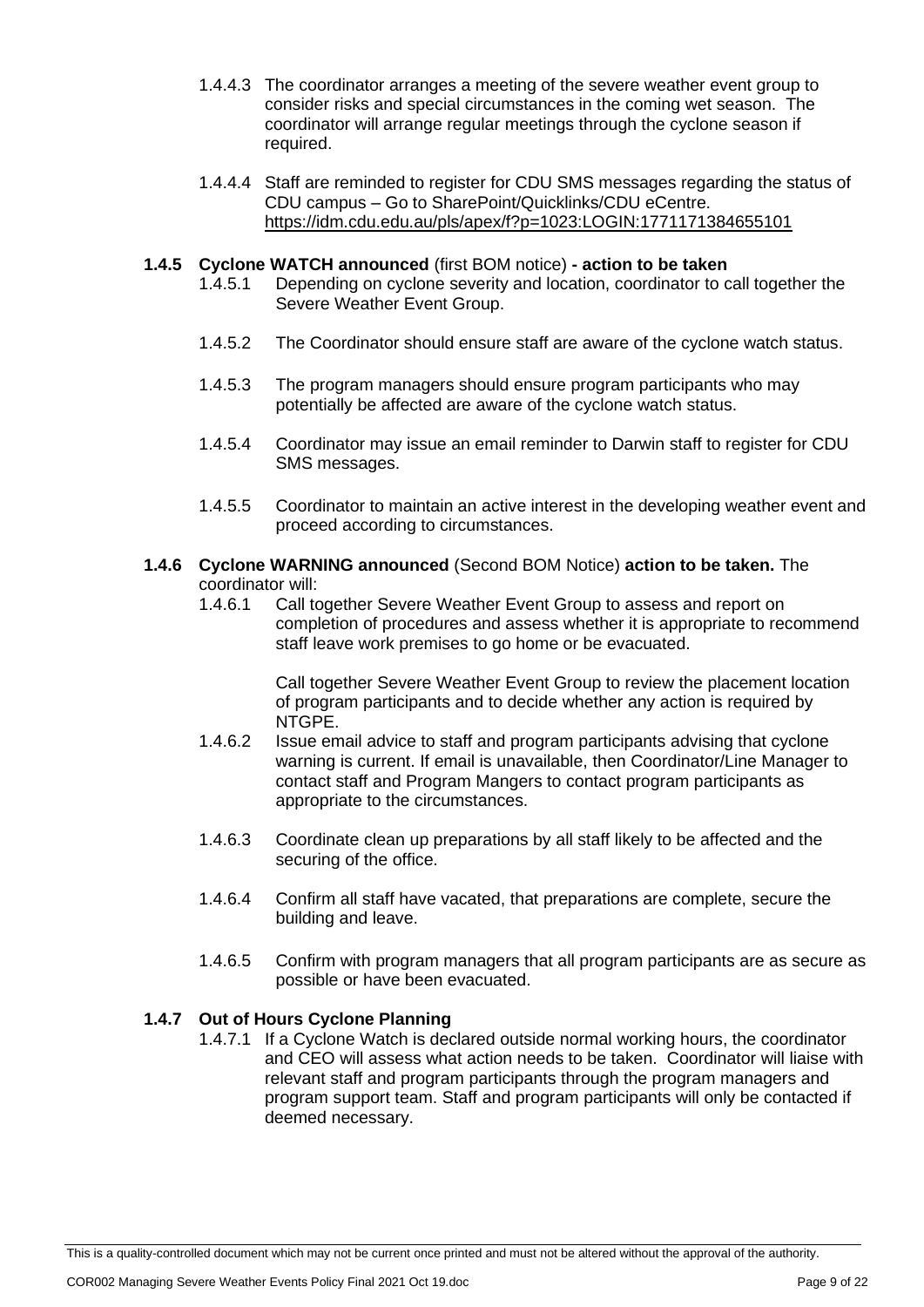# **1.4.8 Getting the 'all clear' and return to work**

- 1.4.8.1 As soon as practicable after a cyclone passes, the coordinator /or delegate will contact staff and program participants to confirm the all clear to return to work or placement location and establish staff/program participant availability to return to work. After that advice and if personal damage has not been sustained, staff are expected to return to work at the start of the next business day and program participants as soon as the next available flight back can transport them to their placement location.
- 1.4.8.2 Alternatively, the CDU SMS and web page information, advising that the University is 'open' is a notification for Darwin staff to return to work.
- 1.4.8.3 In cases where staff property damage has occurred, and leave is required, normal personal or recreation leave will need to be taken if staff require time away from work unless otherwise approved by the CEO. Staff are required to inform their line manager that they will be on leave and provide an estimate of the length of time required.

#### **1.5 Flood procedures for flood prone areas**

- 1.5.1 Alice Springs, Katherine and a number of remote communities can be subject to flooding.
- 1.5.2 Within these areas, control and coordination of counter disaster operations will be provided by the local Police/Emergency Operations Centre. In Alice Springs NTGPE office staff will follow the NTPHN office flood plan.
- 1.5.3 If flooding is predicted and evacuation becomes necessary, local evacuation centers will be set up.
- 1.5.4 Radio is regarded as the media likely to provide the most comprehensive and up to date information.

# **2.0 Earthquake**

#### **2.1 On CDU campus during an earthquake**

If you are on campus, please follow the 'What to do during an emergency" procedure in attachment 6.

#### **2.2 During an earthquake – general**

- if you are in an elevator, drop, cover and hold. When the shaking stops, try and get out at the nearest floor if you can safely do so
- if you are at the beach or near the coast, drop, cover and hold then move to higher ground immediately in case a tsunami follow the quake
- if you are driving, pull over to a clear location, stop and stay there with your seatbelt fastened until the shaking stops. Once the shaking stops, proceed with caution and avoid bridges or ramps that might have been damaged
- if you are in a mountainous area or near unstable slopes or cliffs, be alert for falling debris or landslides.

#### **2.3 After an earthquake - general**

- listen to your ABC local radio station as emergency management officials will be broadcasting the most appropriate advice for your community and situation.
- be aware that electricity supply could be out, and fire alarms and sprinkle systems can go off in buildings during an earthquake even if there is no fire. Check for and extinguish small fires.
- only use the phone for short essential calls to keep the lines clear for emergency calls.
- if you smell gas or hear a blowing or hissing noise, open a window, get everyone out quickly and turn off the gas if you can. If you see sparks, broken wires or evidence of electrical system damage, turn off the electricity at the main fuse box if it is safe to do so.

This is a quality-controlled document which may not be current once printed and must not be altered without the approval of the authority.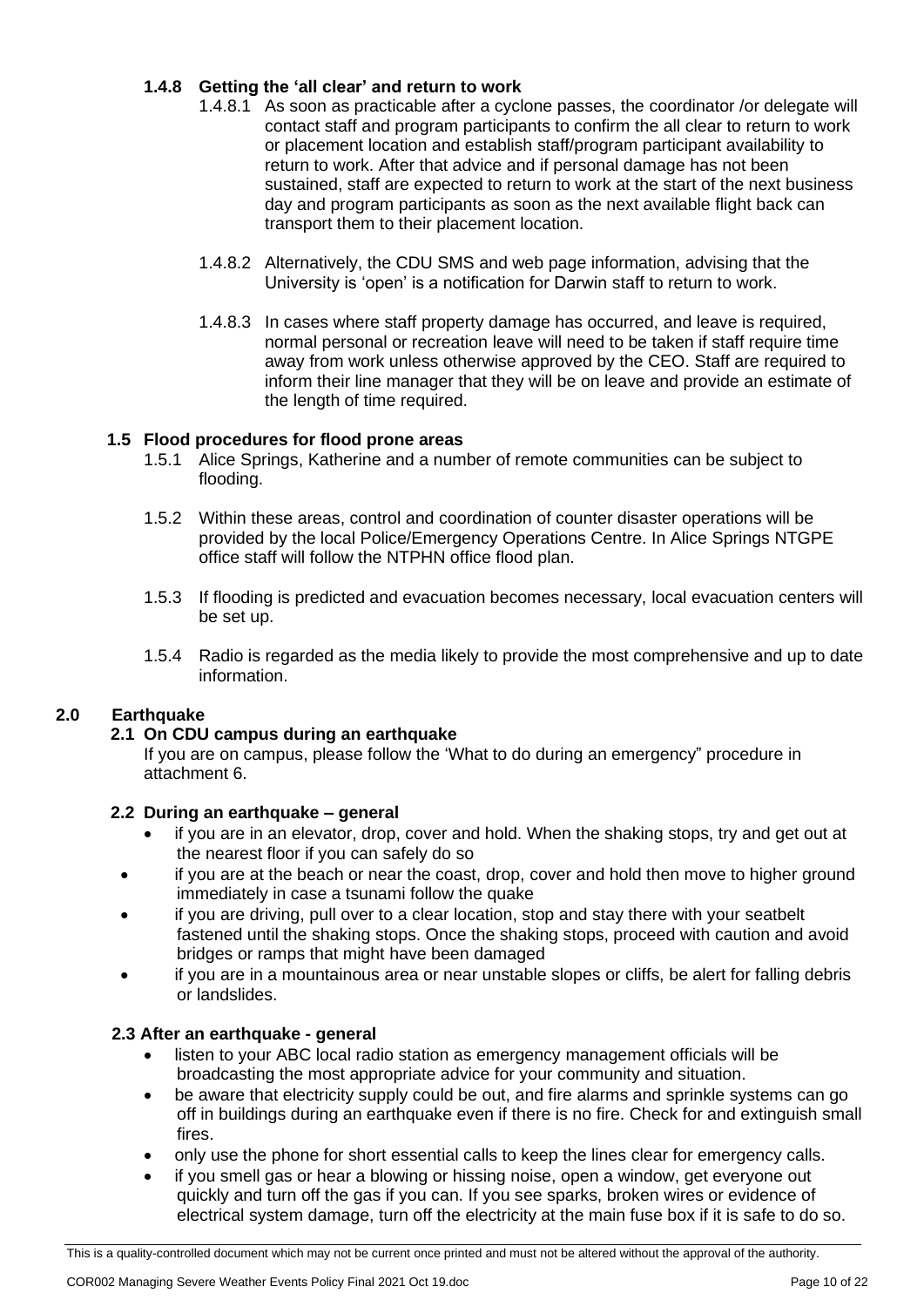• keep your animals under your direct control as they can become disoriented. Take measures to protect your animals from hazards, and to protect other people from your animals.

#### Source: *CDU Emergency management: Earthquake*

#### **3.0 Declaration of natural disaster**

**3.1** Where the government declares an area to be natural disaster area staff will be considered to be on paid leave until notified that they are required back at work. This could be between oneto-five days depending on the level of devastation. Any further leave must be approved by NTGPE.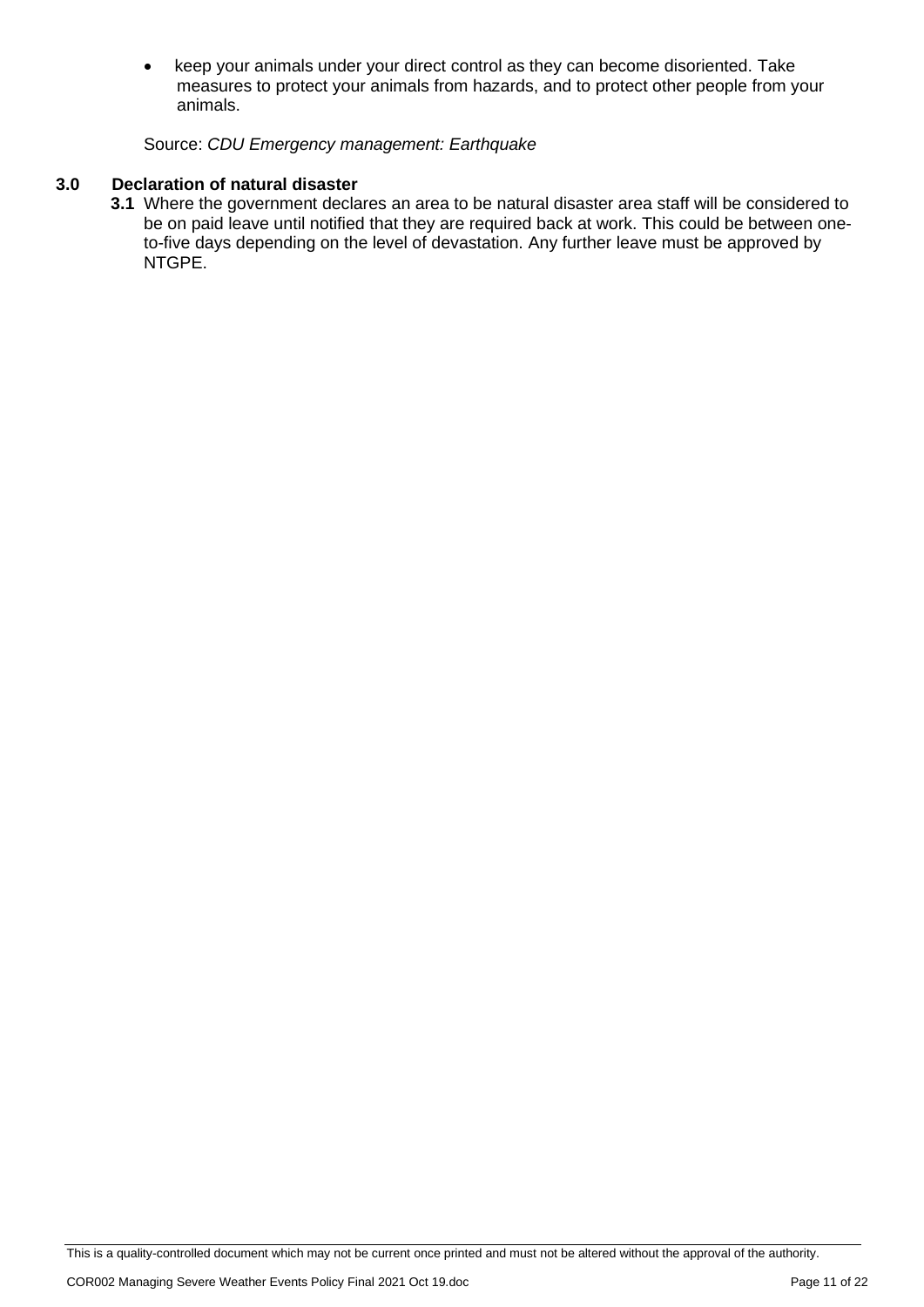# **Program Participants in Remote Placements Cyclone Evacuation Procedure**

#### **1.0 Remote Locations**

#### **1.1 Category 1 and 2 Cyclones**

- 1.1.1 In the event of communities being placed on a **Cyclone Watch** or **Cyclone Warning**, program participants will follow the local health service's cyclone plan as well as the directions of the health service manager and placement supervisor.
- 1.1.2 NTGPE will be guided by the health service manager and/or Department of Health management regarding the evacuation of program participants from individual placement locations.
- 1.1.3 Should program participants wish to be evacuated to Darwin, they must liaise with the health service manager, placement supervisor and the NTGPE program manager. GP registrars will take instructions from their 'on location' employer.

#### **1.2 Category 3 to 5 Cyclones**

- 1.2.1 In the event of communities being placed on a **Cyclone Watch** for a **Category 3-5**  Cyclone, arrangements for evacuation of John Flynn students out of the placement location to Darwin will be made by NTGPE staff – where possible. Evacuation of students will commence, if possible, when the cyclone warning is announced or imminent. GP registrars will take instructions from their 'on location' employer. If evacuation is approved by the GP registrar's employer NTGPE staff will make arrangements where possible.
- 1.2.2 Should the cyclone watch be cancelled the travel to Darwin will also be cancelled by NTGPE staff.
- 1.2.3 Should the cyclone watch be elevated to a **Cyclone Warning**; the evacuation plan will be implemented and John Flynn students will be flown to Darwin where possible. GP registrars will take instructions from their 'on location' employer. If evacuation is approved by the GP registrar's employer, NTGPE staff will assist where possible.
- 1.2.4 Should Darwin be threatened by the same or another Category 3, 4 or 5 Cyclone, John Flynn students will be evacuated back to their place of origin, where possible. GP registrars will remain in their location and take advice from 'on location' employer.
- 1.2.5 If there is no possibility of John Flynn students returning home to their place of origin, they will evacuate to International House Darwin (IHD), CDU and follow all instructions as provided by IHD (refer attachments) and take a cyclone emergency kit provided by NTGPE with them.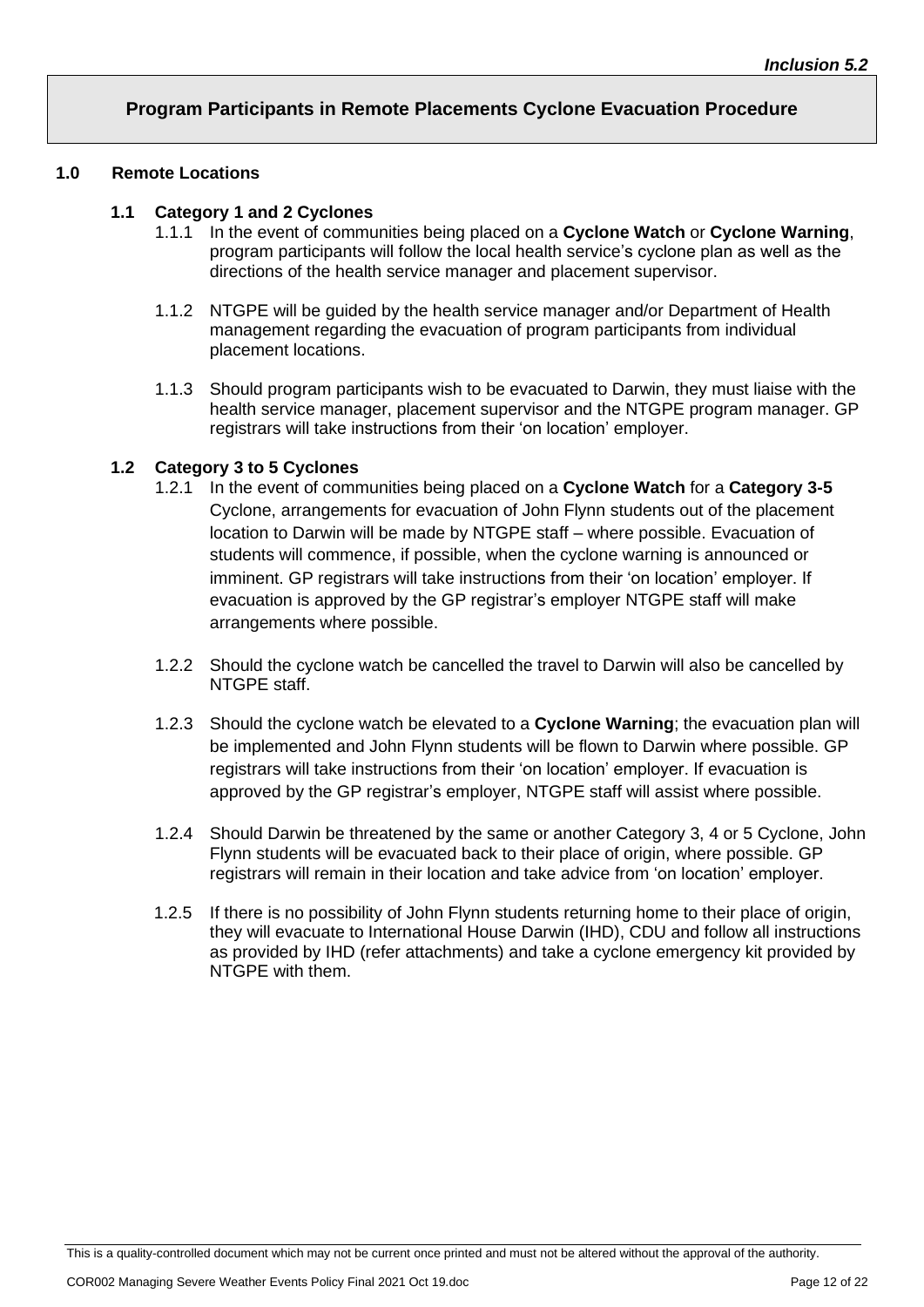#### **Managing Severe Weather Declaration Form**

I (name)\_\_\_\_\_\_\_\_\_\_\_\_\_\_\_\_\_\_\_\_\_\_\_\_\_\_\_\_\_\_\_\_\_\_\_\_\_\_\_\_\_\_\_\_ have read and understood NTGPE's Managing Severe Weather Event Policy for program participants and related procedures and understand my responsibility to abide by the policy and any instructions given to me for my safety by NTGPE or any health service, where relevant, during any severe weather event.

|                                                                                                                                                                                                                                                                   | Date: |  |
|-------------------------------------------------------------------------------------------------------------------------------------------------------------------------------------------------------------------------------------------------------------------|-------|--|
|                                                                                                                                                                                                                                                                   |       |  |
|                                                                                                                                                                                                                                                                   |       |  |
| <b>Witness Name:</b><br><u> 1989 - John Stein, Amerikaansk politiker (</u>                                                                                                                                                                                        | Date: |  |
|                                                                                                                                                                                                                                                                   |       |  |
| <b>Witness Signature:</b><br><u> 1980 - Jan Alexandria de Alexandro de Alexandro de Alexandro de Alexandro de Alexandro de Alexandro de Alexandro de Alexandro de Alexandro de Alexandro de Alexandro de Alexandro de Alexandro de Alexandro de Alexandro de </u> |       |  |

*The program participant will keep a copy of this declaration and the original will be kept on the relevant Program file*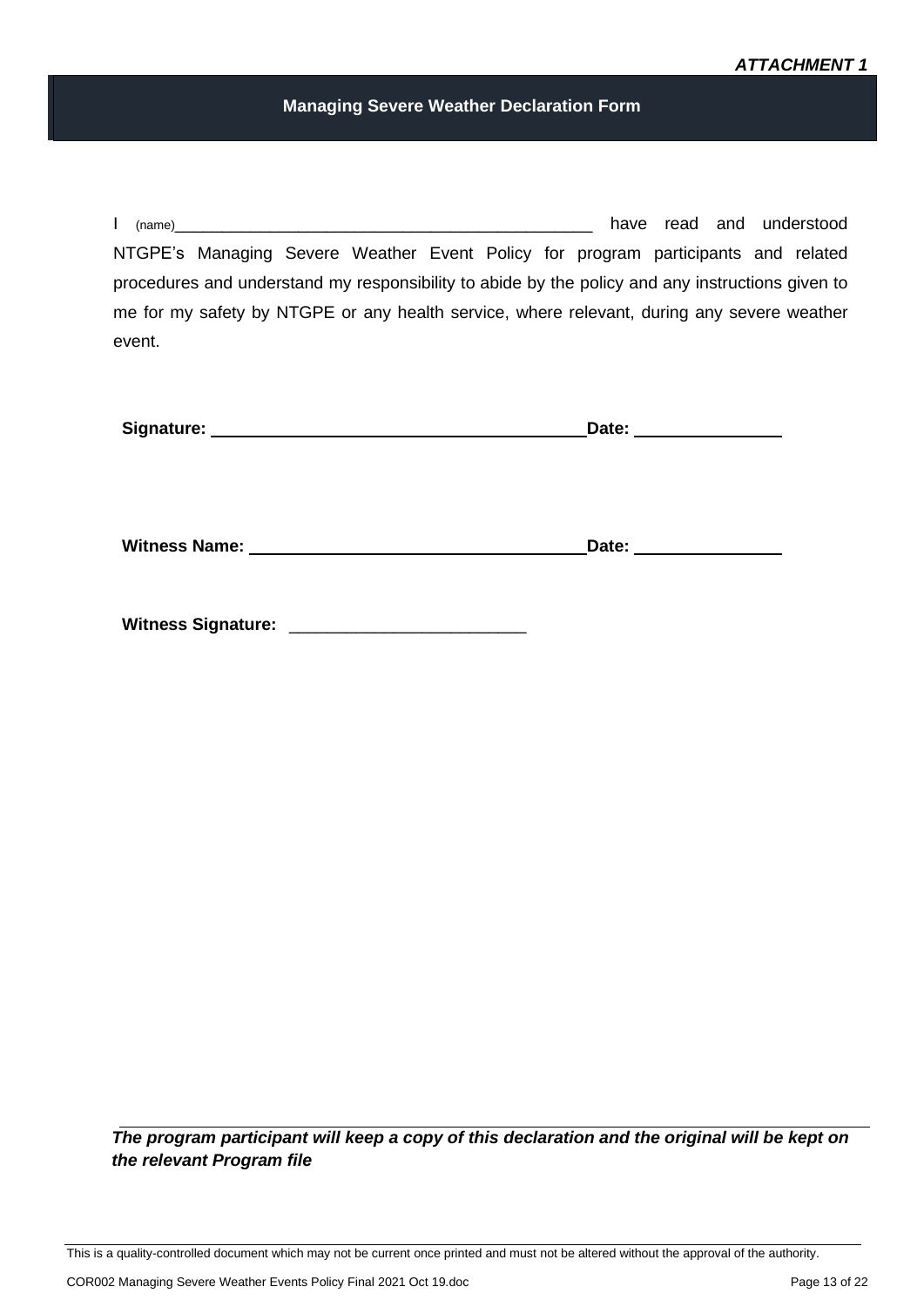# **Cyclone Procedure for Program Participants**

#### **1.0 Cyclone Procedure**

#### **1.1 When a Category 1-3 Cyclone Watch has been declared**

- 1.1.1 Contact your program manager daily.
- 1.1.2 Know and understand the placement location's cyclone policy and procedures.
- 1.1.3 Ensure you understand when the placement location will ask you to leave the health service and when you should return following the cyclone.
- 1.1.4 Decide whether you wish to be evacuated or remain in the community. You must personally speak to the program manager about this.

#### 1.1.5 Take the following actions:

- Charge your mobile phone and keep it charged for as long as possible.
- Make sure you have some cash as electricity may be affected and electronic automatic teller machines are unlikely to function.
- Check your cyclone emergency kit and ensure the radio and torch are working, below is a list of what should be in your kit.

#### **2.2 When a Category 1-3 Cyclone Warning has been issued**

- 2.2.1 Tune the radio (in the cyclone emergency kit) to the local ABC radio channel Darwin 105.7 FM or Alice Springs 783 AM and continue listening.
- 2.2.2 Emergency Services via the ABC radio channel Darwin 105.7 FM or Alice Springs 783 AM will advise the public when it is time to move to 'shelter.' Do so as soon as advised and ring the program manager to confirm your whereabouts. Don't make unnecessary phone calls during this stage. <https://securent.nt.gov.au/prepare-for-an-emergency/shelter-locations>

#### **2.3 When a Cyclone is Imminent**

- 2.3.1 Disconnect all electrical appliances; i.e. pull plugs out of the wall sockets.
- 2.3.2 Remain indoors at all times.

#### **2.4 When a Cyclone Strikes**

- 2.4.1 Stay inside
- 2.4.2 Place mattress/blanket over the top of you during the height of the storm.
- 2.4.3 When the wind drops DO NOT go outside as this may only be the 'eye' of the storm and gale force winds may return from the opposite direction some hours afterwards.
- 2.4.4 Stay well clear of all windows and doors.

#### **2.5 After the Cyclone**

- 2.5.1 **DO NOT** go outside until advised by Emergency Services via the ABC Radio that it is safe to do so.
- 2.5.2 The Emergency Services will issue an advice of 'All Clear' (allowing you to go outside), what to do and when.
- 2.5.3 For your safety, stay away from power lines and trees.
- 2.5.4 The program manager will contact you after the cyclone as soon as telephone systems are restored.

**Please note:** *Depending on the severity of the cyclone and the impact it has on Darwin's essential services, it may be necessary to evacuate program participants from Darwin following the cyclone.*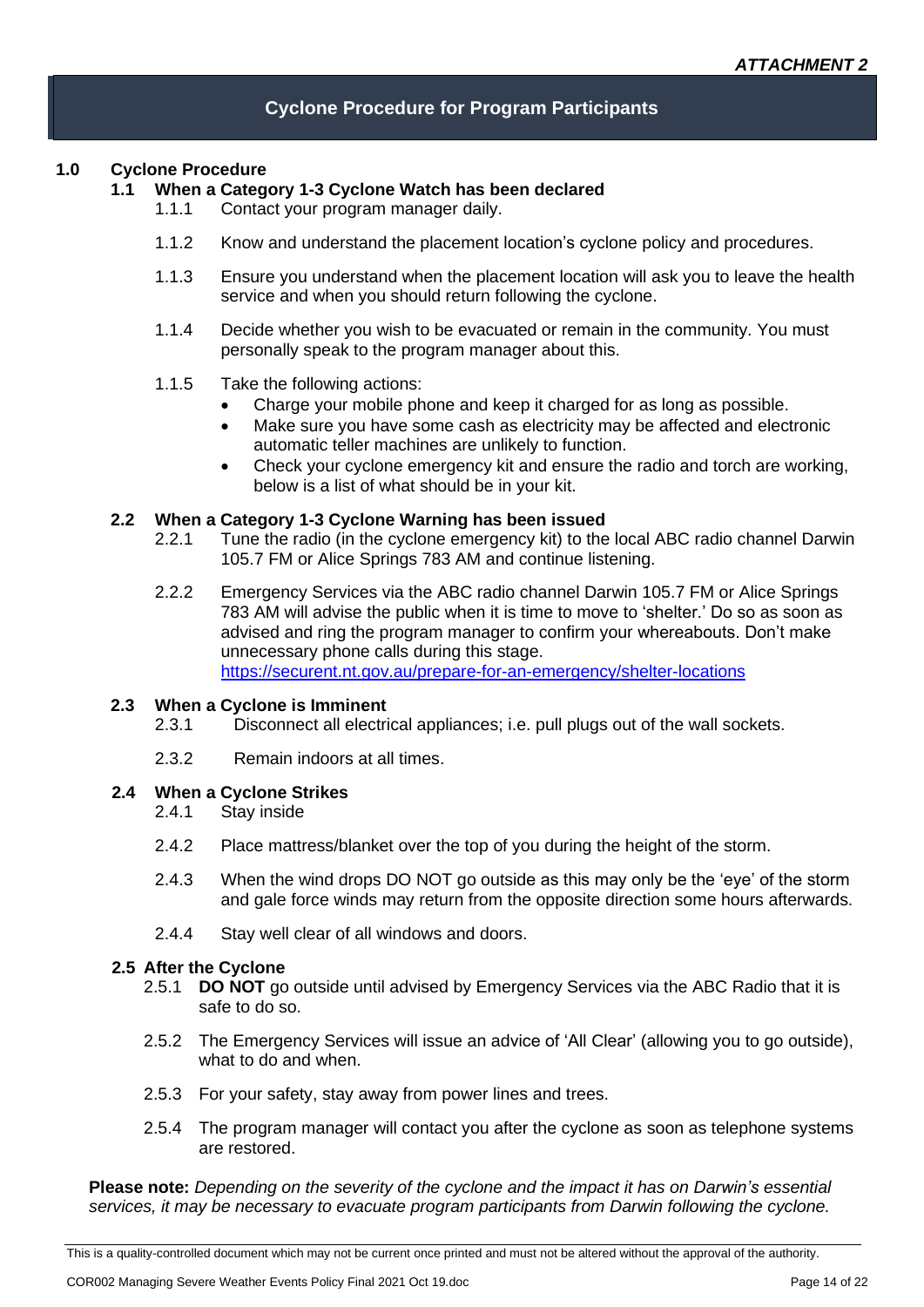# **Cyclone Emergency Kit**

Cyclone emergency kit items (example):

- 1. First Aid Kit
- 2. Portable Radio and spare batteries
- 3. Two torches and two batteries
- 4. Portable stove and gas canister
- 5. LED lantern
- 6. Box of all weather or wet matches
- 7. Box of candles
- 8. Can opener
- 9. Six rolls of masking tape
- 10. Large bin bags
- 11. Two plastic water containers (20 litres)
- 12. Basic food items for 4-5 students for approx 2 days (tinned food; e.g., baked beans, soup, corned beef, carton UHT milk)

SecureNT [\(https://securent.nt.gov.au/\)](https://securent.nt.gov.au/) provides more comprehensive information relating to cyclone and severe weather preparation and resources, please see the link below.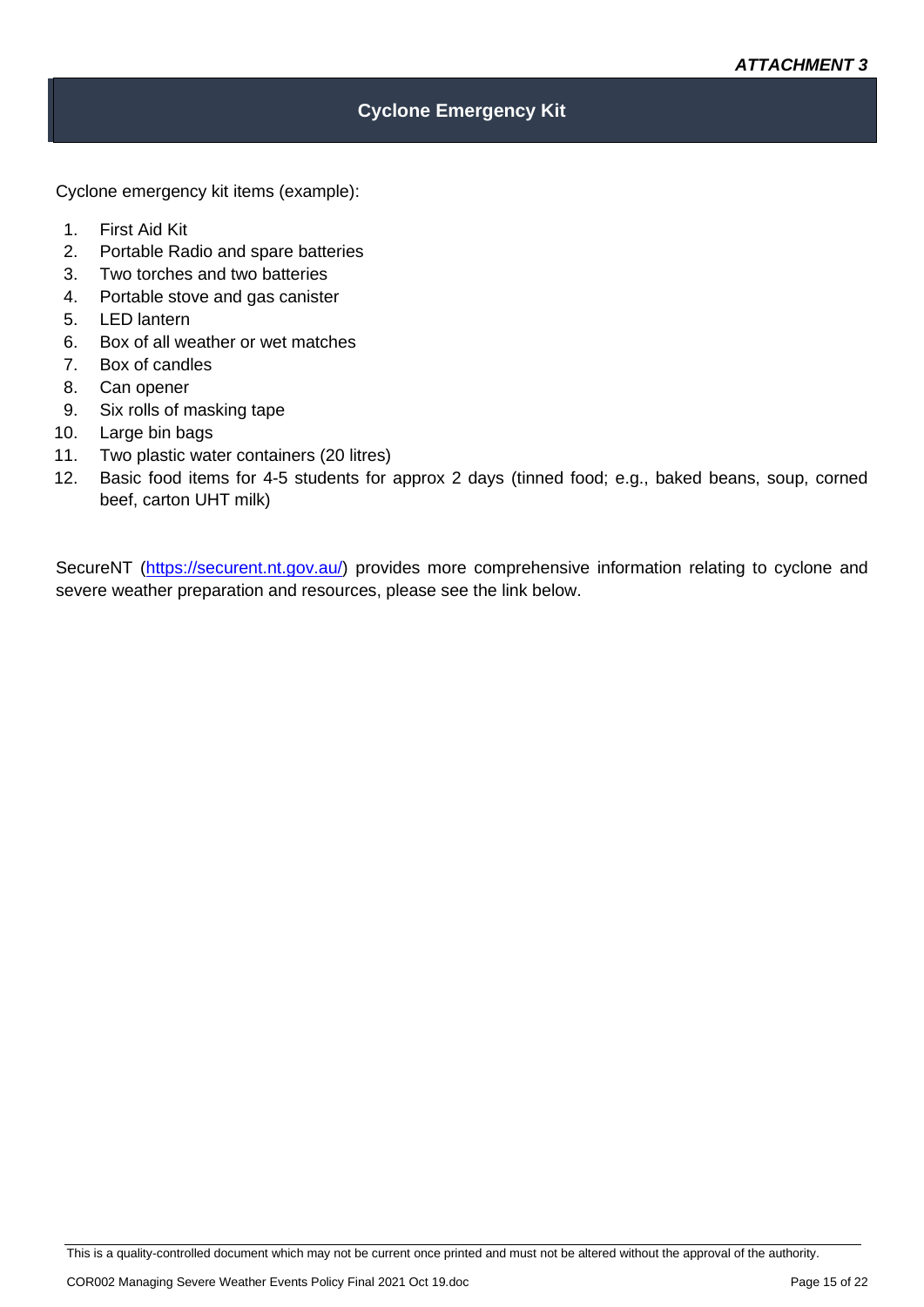**Charles Darwin University Cyclone Evacuation and Emergency Kit**

# **Evacuation kit**

An evacuation kit is a portable kit that normally contains the items you would require to survive for 72 hours, when evacuating from a disaster. The focus is on evacuation, rather than long-term survival.

The primary purpose of an evacuation kit is to allow you to evacuate quickly if a disaster should strike. It is therefore prudent to gather all of the materials and supplies that might be required to do this into a single place, such as a bag or a few storage containers. In addition to allowing you to survive a disaster evacuation, an evacuation kit may also be used when sheltering in place as a response to emergencies such as house fires, blackouts, cyclones, and other severe natural disasters.

Think about having an evacuation kit handy in your car, office, student residence and at home... just in case.

# **EVACUATION KIT**

If you live in a low-lying coastal area or an area prone to flooding, preparing an Evacuation Kit now can save you time and stress in the event of cyclone, storm tide, flood or tsunami.





(**Source**: Queensland Government: <https://getready.qld.gov.au/natural-disasters/>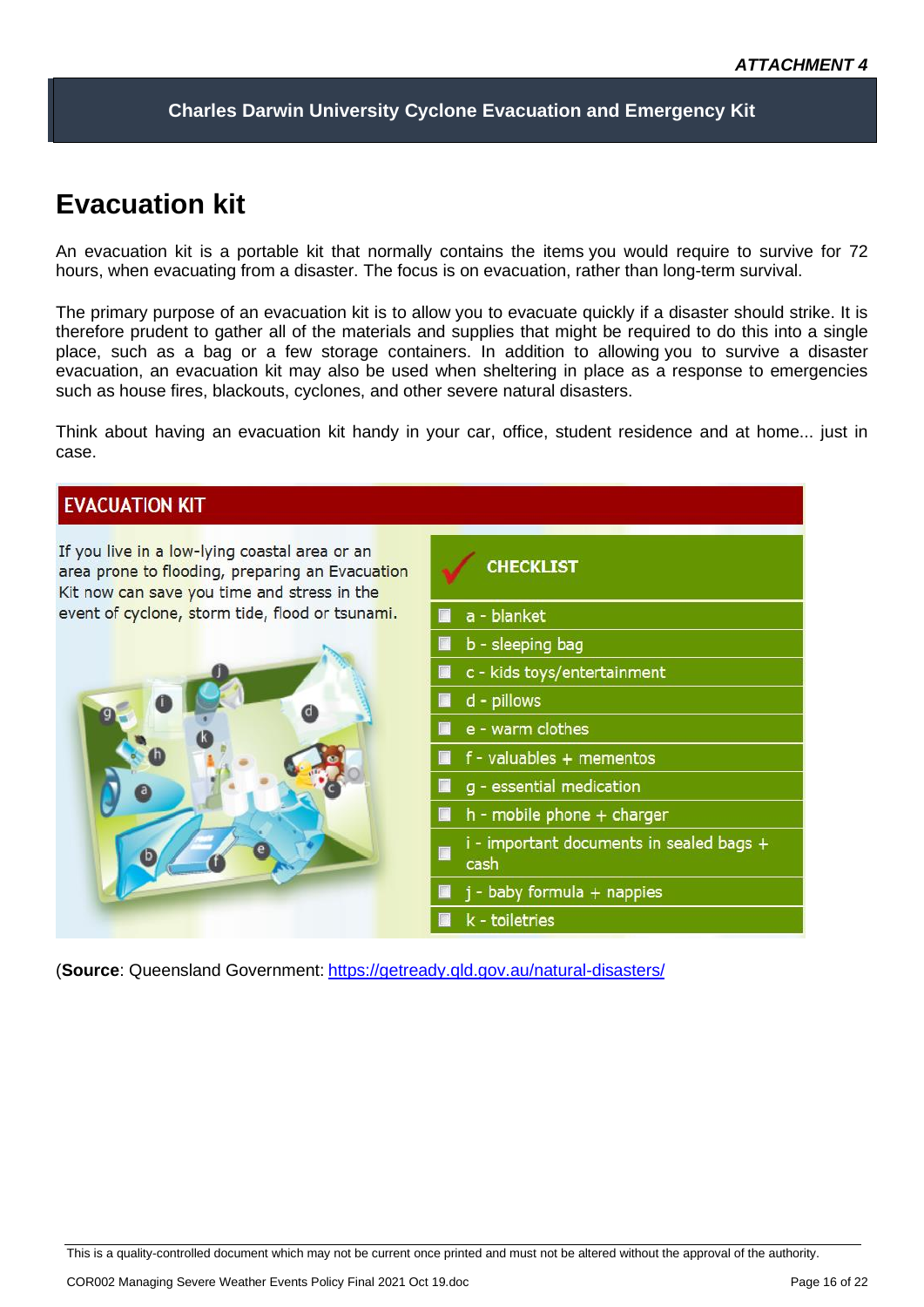# **Emergency kit**

An emergency kit is a package of basic tools and supplies prepared in advance as an aid to survival in an emergency. Emergency kits, in a variety of sizes, contain supplies and tools to provide a survivor with basic shelter against the elements, help you to keep warm, meet basic health and first aid needs, provide food and water, signal to rescuers, and assist in finding the way back to help.

# **EMERGENCY KIT**

For many emergencies, you may be able to shelter in place, either at home or at work. In this situation you will need to rely on items you've included in your Emergency Kit.

Include items you'd need for at least three days in case of disruption to essential services such as power and water supplies. Also, include the equipment you'll need to prepare meals with no power.

Keep your kit in a waterproof storage container and store in an easy to access location. Check your kit every three months to stock up and rotate supplies to ensure provisions are fresh and safe to use.



# **CHECKLIST** a - fresh water for three days b - three days worth of non-perishable food and can opener c - first aid kit d - portable radio e - torch f - sturdy gloves g - spare batteries for radio, torch and mobile phone h - essential medication i - mobile phone and charger j - important documents in sealed bags + cash k - baby formula + nappies I - waterproof bags m - toiletries

(**Source**: Queensland Government: <https://getready.qld.gov.au/natural-disasters/>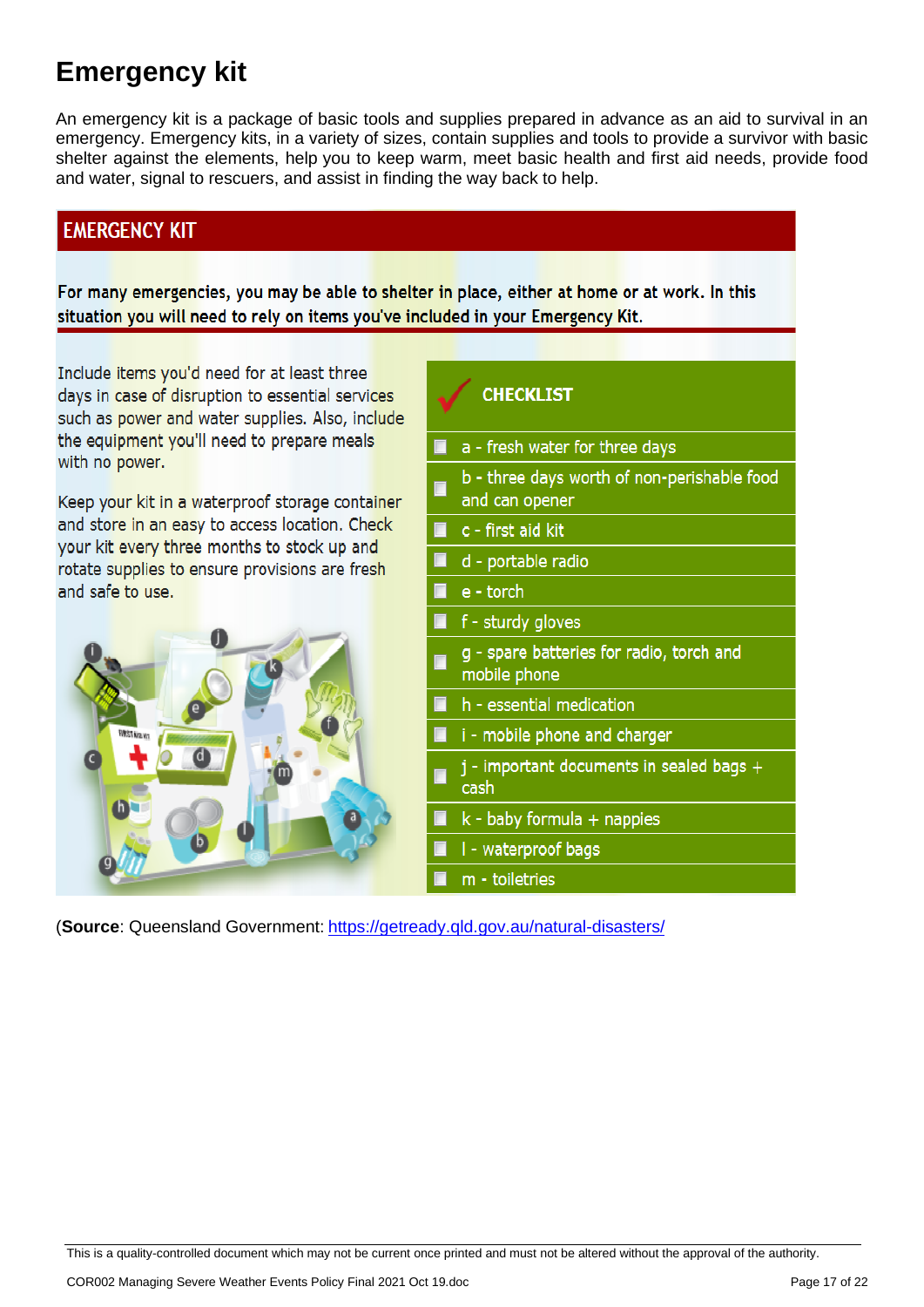# **Charles Darwin University Cyclone Action Plan for NTGPE**

#### **Purpose**

To outline how Northern Territory General Practice Education staff will prepare for the cyclone season and how NTGPE staff will respond in the case of a cyclone threatening the Darwin region.

#### **General Information**

This Plan must be read in conjunction with the CDU *Emergency Advice – Tropical Cyclone Advice* , located on the intranet at:<http://www.cdu.edu.au/staff-net/cyclone-emergency-advice> and the *Cyclone Preparation Procedures* (also attached as hardcopy in appendix): <http://www.cdu.edu.au/sites/default/files/staffnet/docs/cyclone-preparation.pdf>

Staff members with a work mobile phone are required to subscribe to the CDU SMS text service (used by the University to alert and update staff during extraordinary situations) via *My SMS Details* in eCentre. This service is also available for private mobile phones and staff members are encouraged to subscribe.

Please note that the SMS text service only provides short messages related to extraordinary situations (e.g. the closing and re-opening of a campus) but is not, for example, used to provide regular cyclone updates.

#### **Pre-Cyclone Season**

NTGPE staff members should ensure that general housekeeping is adhered to at all times to reduce the amount that needs to be done at the point when a cyclone has been declared. Filing and archiving should be done on a regular basis.

Staff members should discuss foreseeable special personal requirements with their supervisor (e.g. need to pick up kids, care for person at home, etc.) to allow for adequate planning in the case of a cyclone threat.

Staff members with known periods of absence during the cyclone season should secure their work area, as far as possible, before they go on leave and make appropriate arrangements with their supervisor for the actions required to secure work areas to be covered by another staff member during their absence.

#### **Cyclone Watch Declared**

Action required in consultation with NTGPE Cyclone Management team:

- Secure all not currently used paperwork in filing cabinets and compactuses.
- Clear desks/shared workspaces of all but currently used work materials.
- Staff with workstations along windows: secure all files, books, etc. not currently used in cabinets and compactuses.
- Confirm special personal requirements with supervisor (e.g. need to pick up kids, care for other person at home, etc.).
- Assist with securing work areas for absent staff members.
- Adequate emergency access/egress must be maintained at all times.
- Contact Facilities Management (x6500) to arrange for rubbish or other materials that may become projectiles in the event of severe wind gusts to be removed, stored or tied down as appropriate.
- Comply with all other instructions contained in the *Tropical Cyclone Advice* and any directions issued by the CDU Emergency Control Organisation.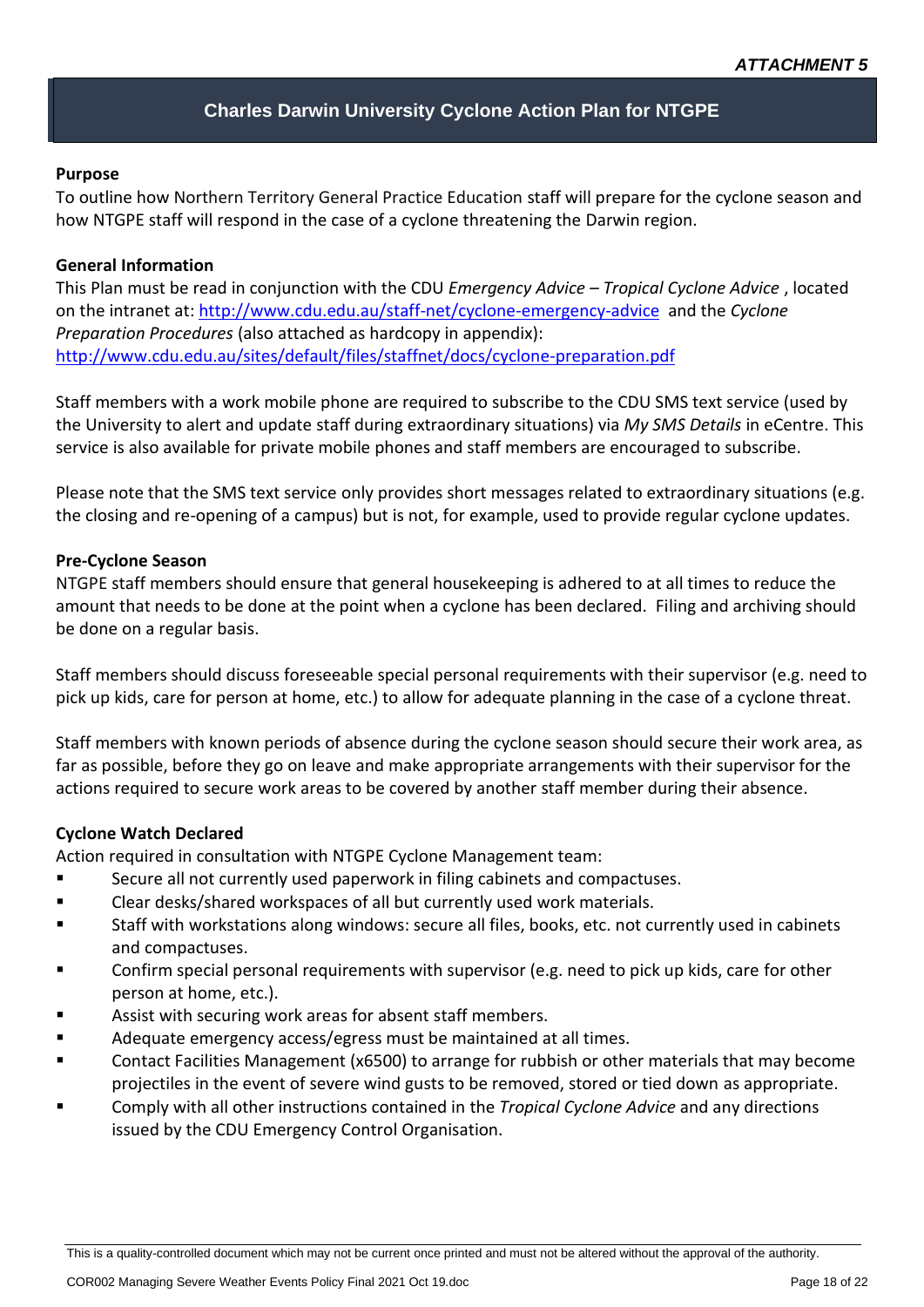# **Cyclone Warning Declared**

Action required in consultation with NTGPE Cyclone Management team to minimize/prevent loss or damage:

- Secure all personnel/workers comp files and official paperwork in filing cabinets and compactuses.
- Secure/lock compactuses.
- Clear desks of any loose items (to reduce risk from flying items).
- Switch off and unplug (from power points) all electrical equipment, including computers (don't unplug blue cable), copiers/fax/printers, etc.
- For areas in close proximity to windows: relocate computers, phones, etc. (away from windows and off the floor, where possible).
- Assist with work areas of absent staff or with general use areas.
- Comply with all other instructions contained in the *Tropical Cyclone Advice* and any directions issued by the CDU Emergency Control Organisation.

# **Cyclone Declared Outside of Business Hours**

Implement the above listed actions where possible prior to close of business (if adequate warning is provided) as advised by NTGPE cyclone management team in consultation with CDU Emergency Control Organisation.

If a cyclone warning has been declared over the weekend, or if you are unsure whether the Casuarina Campus will be open or closed, listen to radio announcements on ABC Local Radio 105.7FM.

The closure of a campus will also be advised via the CDU SMS text service.

#### **Return to work**

General advice for CDU staff to return to work will normally be broadcast by radio announcements on ABC Local Radio 105.7FM. The re-opening of a campus and return to work timing will also be advised via the CDU SMS text service.

Generally, staff members are expected to be at work after lunch if the announcement to re-open the campus has been made prior to 7am or at 8am, the next day if the announcement has been made after that time.

# **Links**

CDU Emergency Management Plan <https://www.cdu.edu.au/emergency/preparing-emergency>

Bureau of Meteorology (BoM) website <http://www.bom.gov.au/>

Northern Territory Emergency Services (NTES) website <http://www.pfes.nt.gov.au/emergency-service.aspx>

secureNT (the comprehensive NT Government Emergency website) website <http://www.securent.nt.gov.au/>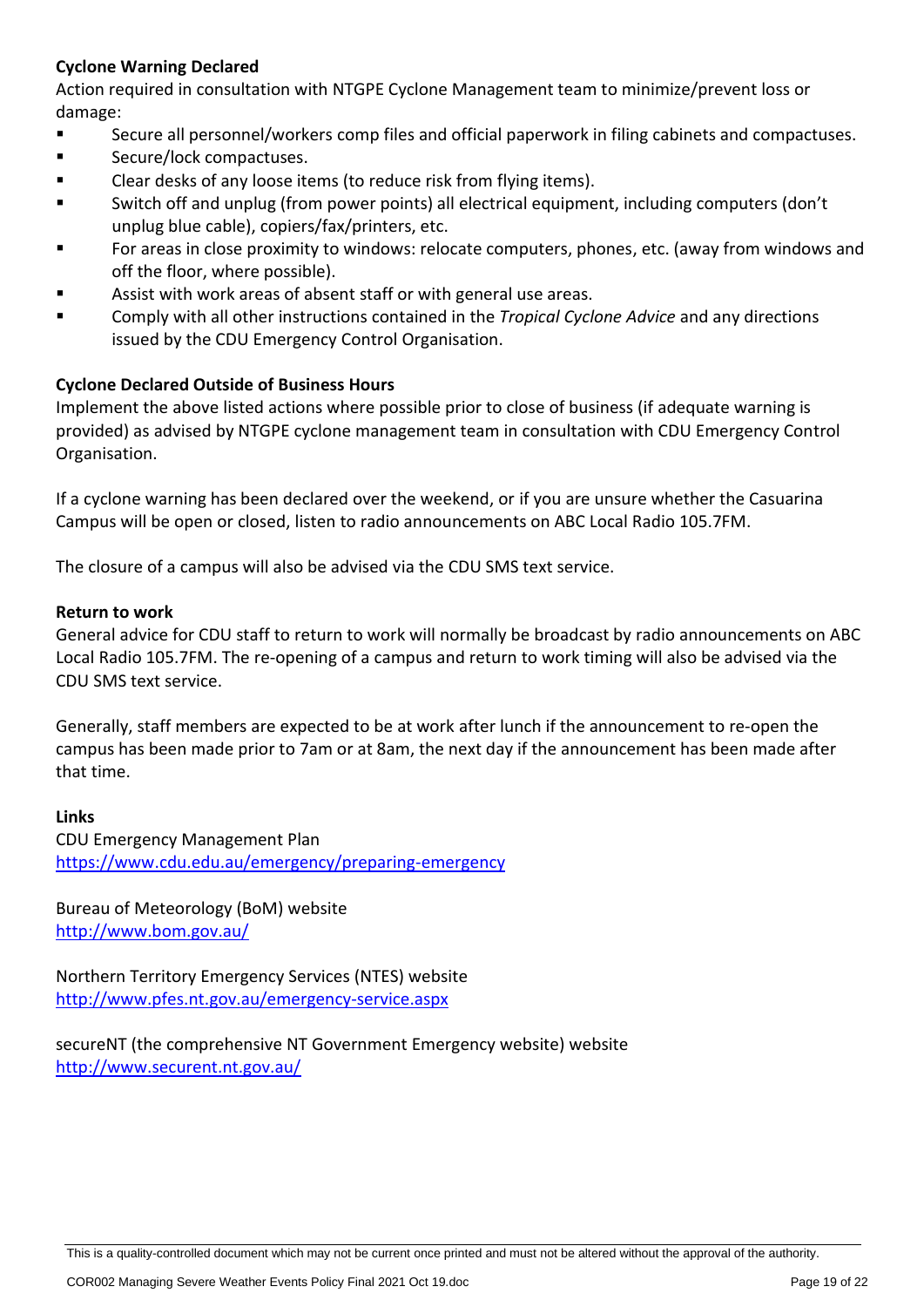# **Reference links:**

CDU Website <http://cdu.edu.au/emergency/cyclone>

ABC Emergency News <http://www.abc.net.au/news/emergency/>

ABC Local Radio frequency finder <https://radio.abc.net.au/help/offline>

Cyclone shelters in the NT <http://www.pfes.nt.gov.au/Emergency-Service/Public-safety-advice/Shelters-in-the-NT.aspx>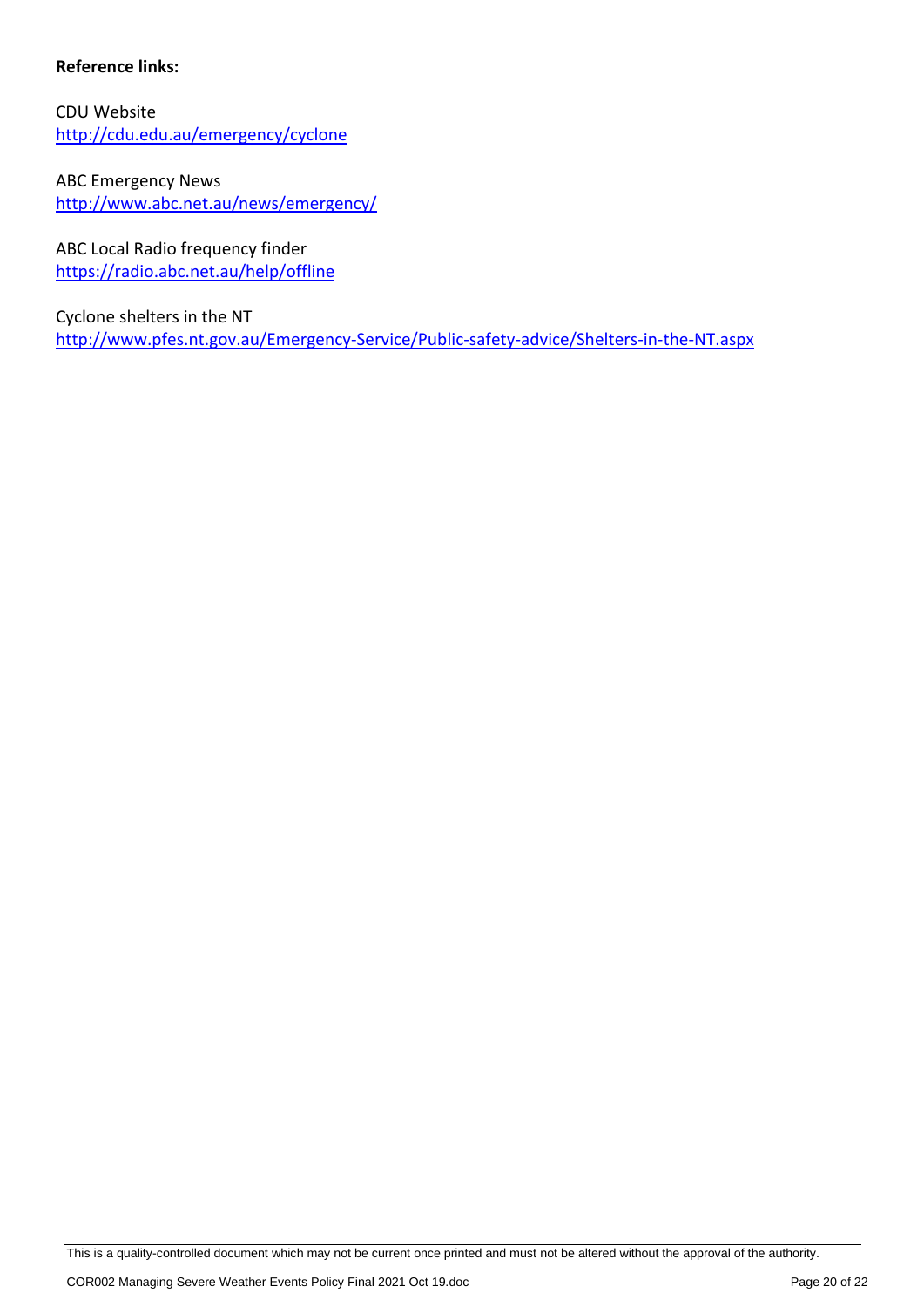#### **Charles Darwin University International House Darwin Cyclone Emergency Plan**

The cyclone season officially commences on 1 November and ceases on 30 April, but cyclonic events have been known to occur outside this period. Cyclones affect coastal areas up to at least 50 km inland from the sea.

#### **Cyclone Watch**

A Cyclone Watch will be issued if a cyclone or potential cyclone exists and there are strong indications that winds above gale force will affect coastal or island communities within 24 to 48 hours of issue. As soon as a cyclone watch has been issued, it will be posted on the CDU website - www.cdu.edu.au and broadcasted on Territory FM - 104.1 and ABC Local Radio FM  $105.7.$ 

At this point, International House Darwin (IHD) Management and staff members will initiate emergency procedures to ensure the safety of all residents. This will include communicating with residents via SMS, email and word of mouth through IHD staff. Please ensure you follow the directions of the Resident Leader and IHD staff.

Residents are asked to do the following:

- Bring all valuables such as passport, monies etc to the office for storage in the safe
- Secure all personal possessions in your room, preferably in a cupboard
- Ensure your bike is moved to the bike shed
- Contact your relatives and inform them that you are safe and that IHD will take all reasonable steps to ensure residents safety including evacuating you the nearest cyclone shelter - Dripstone Middle School, if necessary.
- Notify the IHD office if you leave the property
- Prepare your Evacuation Kit containing the following:
	- A Jumper / change of clothes
	- A towel or blanket
	- Any personal Medication
	- A bottle of water
	- Mobile phone, Ipod or portable radio
	- A few muesli bars or energy bars

Your Evacuation kit should take up no more room than a small back pack!

#### **Cyclone Warning**

A Cyclone Warning is issued as soon as gale force or stronger winds are expected to affect coastal or island communities within 24 hours.

At this point, the Vice Chancellor will determine if evacuation of the property is required. IHD management will inform residents with updates via SMS, email and word of mouth through IHD staff and the R.L.'s. If the Vice Chancellor initiates an evacuation, IHD Management will make necessary arrangements to move residents to the nearest cyclone shelter - Dripstone Middle School.

#### **Evacuation**

If an Evacuation is required, residents are asked to turn off and unplug all electrical devices (except the fridge) in their rooms. You are then to proceed with your Evacuation Kit (as listed above) to the centre of Brown building 3, and wait for further instructions.

IHD management will transport all residents to the nearest cyclone shelter - Dripstone Middle school. Residents will remain at the cyclone shelter until Emergency services and the Vice Chancellor give authority to return to IHD.

International House Darwin management and staff, along with Charles Darwin University, will do everything possible to ensure your safety. Your assistance and co-operation is vital!

| W:\fas\fas-nfih\IHD\Management\Emergency Procedures\4030.2 Cyclone Emergency plan update end 2012 - IHD.docx<br>Yellow paper signifies that a document is controlled. Other paper copies are not guaranteed to be current. |                                   |                         |     |         |
|----------------------------------------------------------------------------------------------------------------------------------------------------------------------------------------------------------------------------|-----------------------------------|-------------------------|-----|---------|
| R <sub>2</sub> -11-08                                                                                                                                                                                                      | <b>Finance and Asset Services</b> | <b>Work Instruction</b> | 1/1 | $\odot$ |